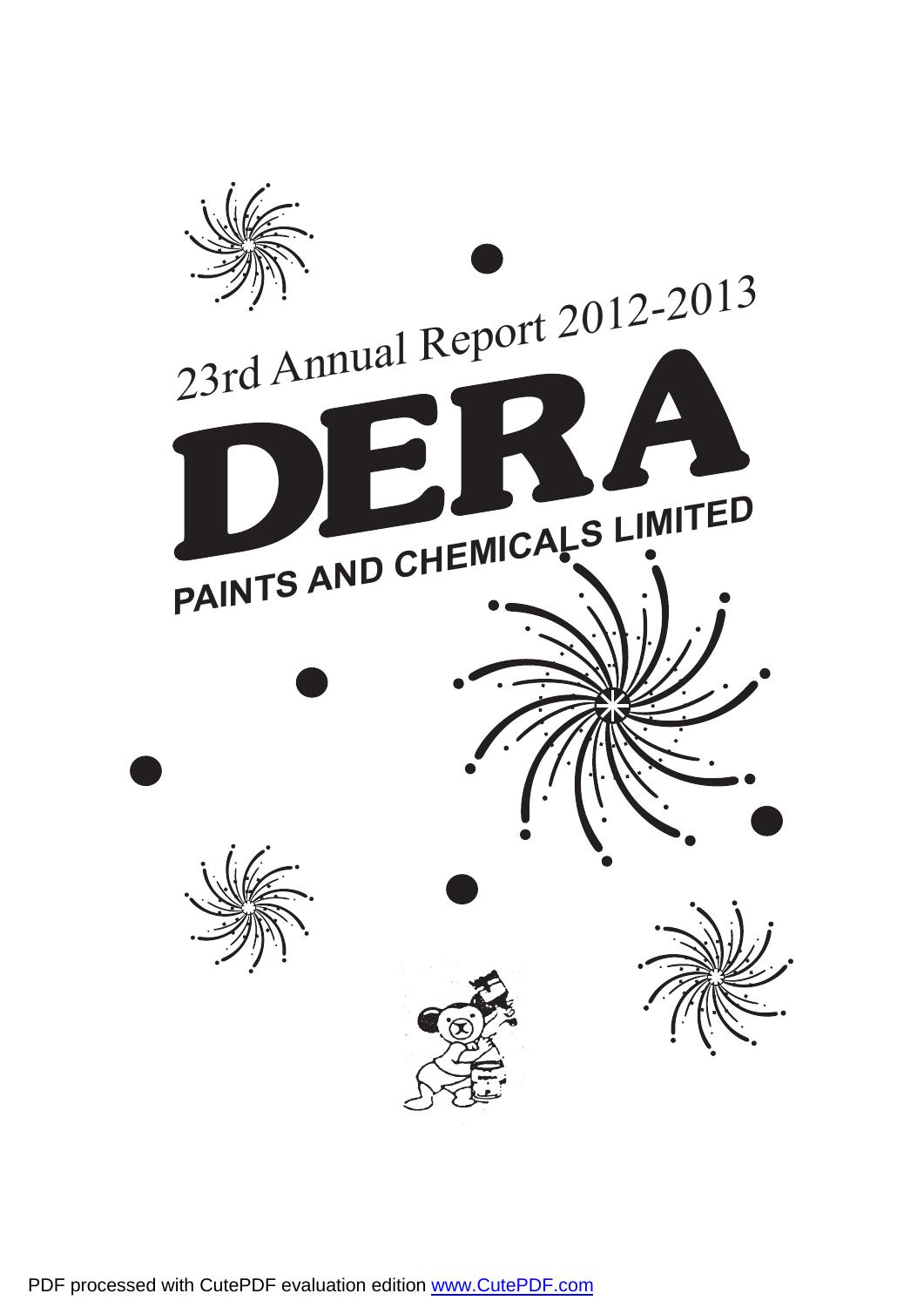## *BOARD OF DIRECTORS*

- Shri. Kumar V. Shah Chairman & Managing Director
- Shri. H.A. Salunkhe Non Executive / Independent Director
- Shri. Hasmukh Patel Non Executive / Independent Director

## *AUDITORS*

M/s. C. K. PATIL & CO Chartered Accountants

## *SOLICITORS & LEGAL ADVISORS*

Dhru & Company Krishna Gopal Tripathi.

## *REGISTERED OFFICE*

F111,1st Floor, Prime mall, Irla, Vile- Parle (west), Mumbai 400056

## *REGISTRAR & SHARESTRANSFER AGENT*

Adroit Corporate Services Ltd. 19/20, Jaferbhoy Industrial Estate Makawana Road, Marol Naka, Andheri (East), Mumbai-400059.

| <b>CONTENTS:</b>        | Page No.  |
|-------------------------|-----------|
| Notice (AGM)            | 2         |
| Directors' Report       | $3 - 5$   |
| Corporate Governance    | $5 - 10$  |
| <b>Auditors' Report</b> | $11 - 12$ |
| <b>Balance Sheet</b>    | 13        |
| Profit & Loss Account   | 14        |
| Cash Flow Statement     | 15        |
| Notes to Accounts       | 16 - 20   |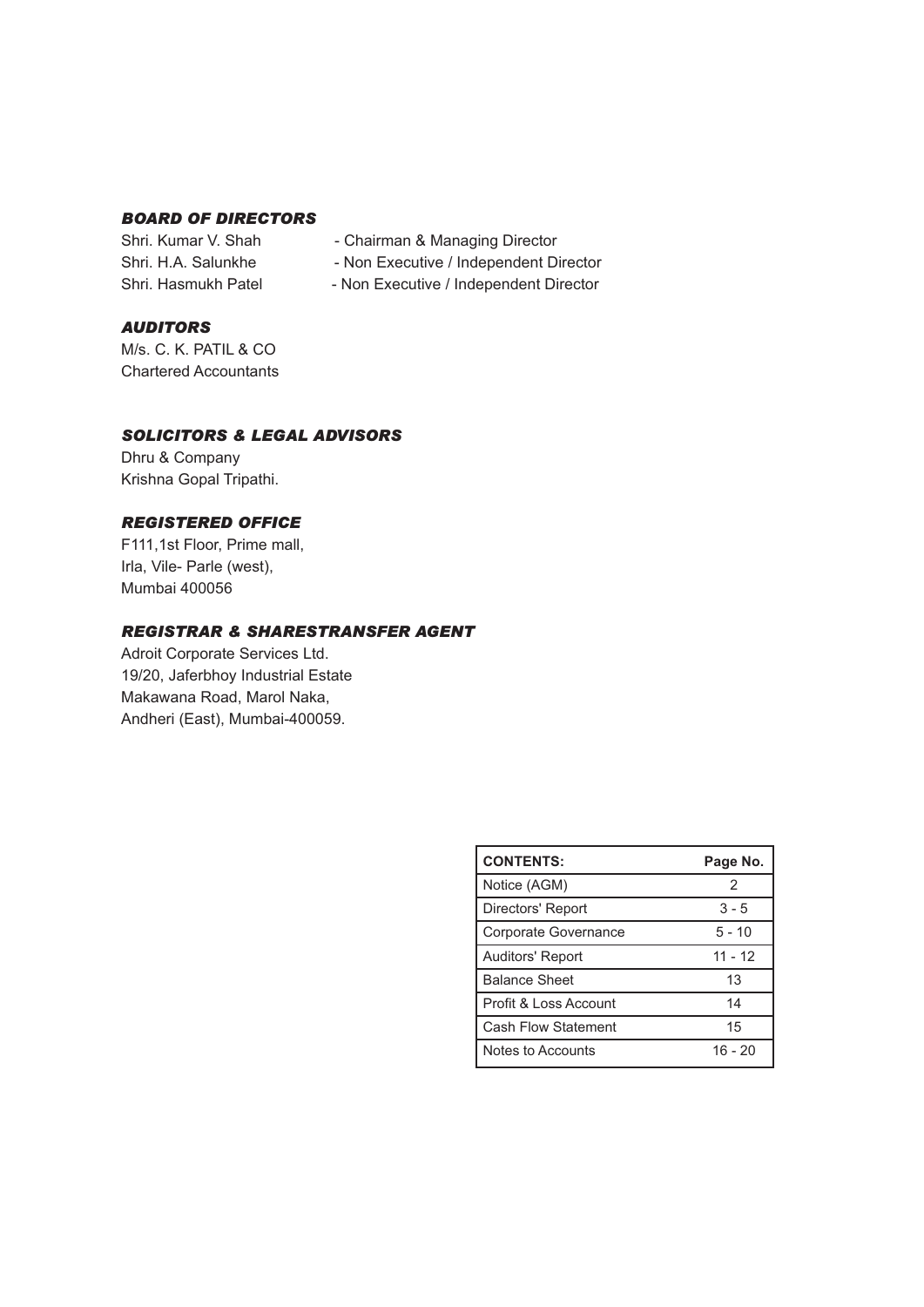## **IMPORTANT COMMUNICATION TO SHAREHOLDERS**

The Ministry of Corporate Affairs ("MCA") has launched a "Green Initiative in Corporate Governance by allowing paperless compliances by the Companies. In accordance with the circular bearing nos. 17/ 2011 and 18/2011 dated April 21, 2011 and April 29, 2011, issued by the Ministry, Companies can now send various notices / documents (including notice calling Annual General Meeting, Audited Financial Statements, Directors' Report, Auditors' Report, etc.) to their shareholders through electronic mode to the registered e-mail addresses of the shareholders and the same is deemed as valid service in terms of Section 53 of the Companies Act, 1956.

Keeping in view the underlying theme and the circular(s) issued by MCA, the Company proposes to send Notices of General Meeting(s), Financial Statements, Annual Reports and other shareholders' communications in electronic mode. This will be sent to the shareholders' e-mail address(es) provided by the depositories and registered with the Company.

E- mail Communications to the shareholders will result in multiple benefits as under:

- $\bullet$  Timely receipt of all communications without any transit loss.
- l Helping in protecting environment and conservation of resources.
- Easy storage in soft copy, thereby eliminating the requirement of storage of bulky documents for subsequent reference.

The Company will simultaneously display full text of the Annual Report and other shareholders' communications on its website **www.derapaints.net** as soon as the same is emailed to the shareholders and will also be made available for inspection at the Registered office of the Company during the office hours.

Members who hold shares in physical form and desire to receive the documents in electronic mode are requested to provide their details (name, folio no., email-id) on the Company's email-id viz. **mail@derapaints.net**. Members who hold shares in electronic form are requested to get their details updated with the respective depositories.

The shareholders of the Company, receiving the documents in electronic mode, will be entitled to be furnished, free of cost, a printed copy of the Annual Report and other shareholders communications of the Company, upon receipt of a requisition from shareholder, at any time.

Please provide your details in below mentioned format.

| Name of share Holder | <b>Folio Numbers</b> | Shares held | <b>Your Email address</b> |
|----------------------|----------------------|-------------|---------------------------|
|                      |                      |             |                           |

**Furnish information on the Company mail :- mail@derapaints.net**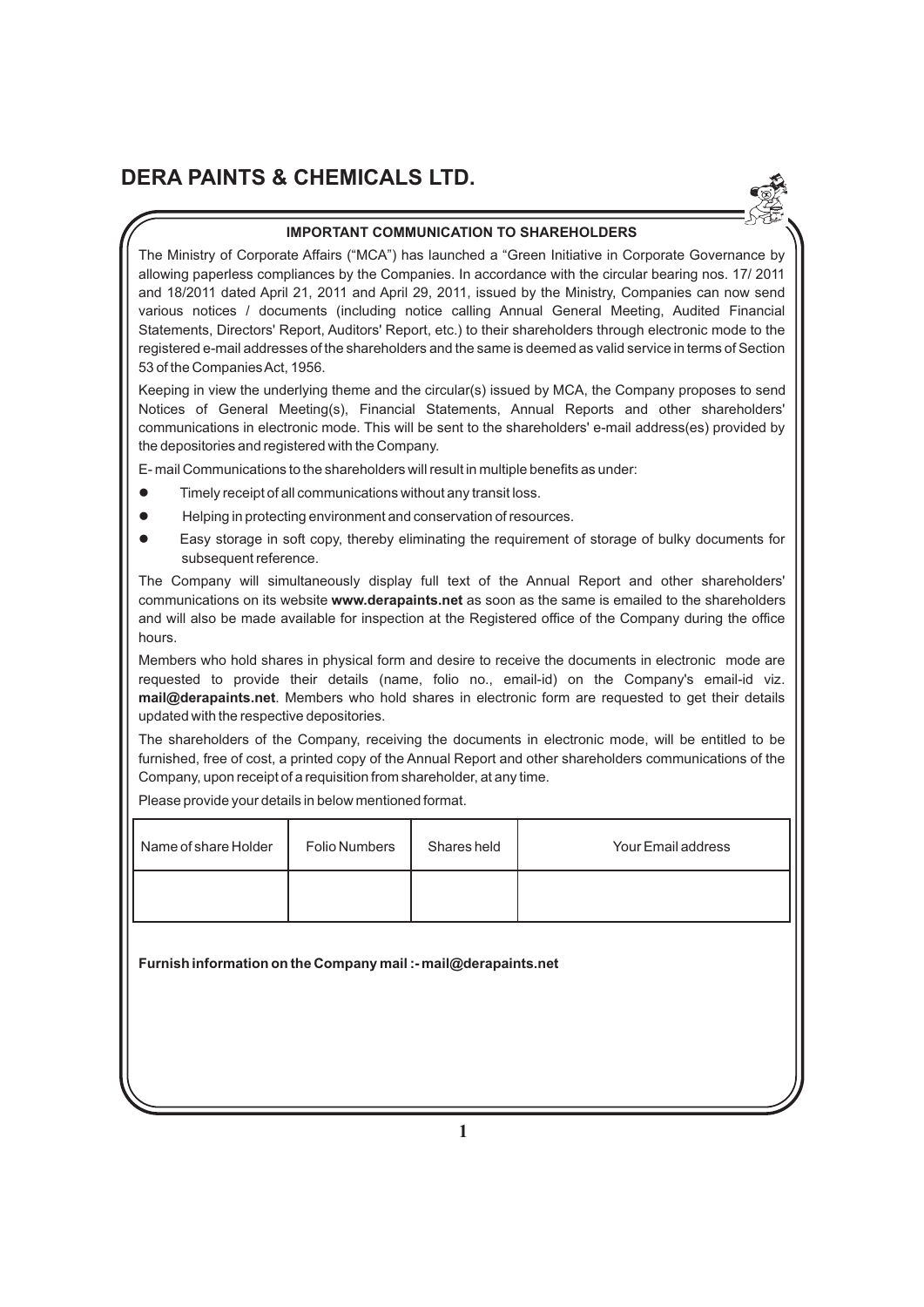## *NOTICE*

NOTICE is hereby given that 23rd Annual General Meeting of the members of the Company DERAPAINTS & CHEMICALS LIMITED will be held on Saturday, 21st September, 2013 at 9.15 a.m. at Ultra Meeting room (In the Premises of PXL soft office) 3A/3B, 1st floor, Master Mind II, Opp Moroccon Building ,Royal Palms Aarey colony, Goregaon East Mumbai – 400 065 to transact the following business.

- 1. To. Receive, consider and adopt the Audited balance- sheet as at 31st March, 2013 , the Statement of Profit and Loss and the Cash Flow Statement of the Company for the year ended 31st March, 2013 and the Reports of Directors and Auditors thereon.
- 2. To appoint auditors to hold office from the conclusion of this meeting until the conclusion of the next Annual General Meeting and to fix their remuneration.
- 3. To appoint a director in place of Shri. H. A. Salunkhe who retires by rotation and being eligible, offers himself for re – appointment.

By order of the Board **DERA PAINTS & CHEMICAL LIMITED** 

**KUMAR V. SHAH** CHAIRMAN & MANAGING DIRECTOR

Date: 14th August, 2013

Place: Mumbai

## **NOTES**

- 1. AMember entitled to attend and vote is entitled to appoint a proxy to attend and vote on poll instead of himself and the proxy need not be a member of the Company. The enclosed proxy from, if intended to be used should reach the Registered office of the Company duly completed not less than forty-eight hours before the scheduled time of the meeting.
- 2. The Register of Members and Share Transfer Register shall remain closed from 13th September, 2013 to 14th September, 2013 (both days inclusive)
- 3. Members intending to require information about Account to be explained at the meeting are requested to write to the company at least ten days in advance of the annual general Meeting.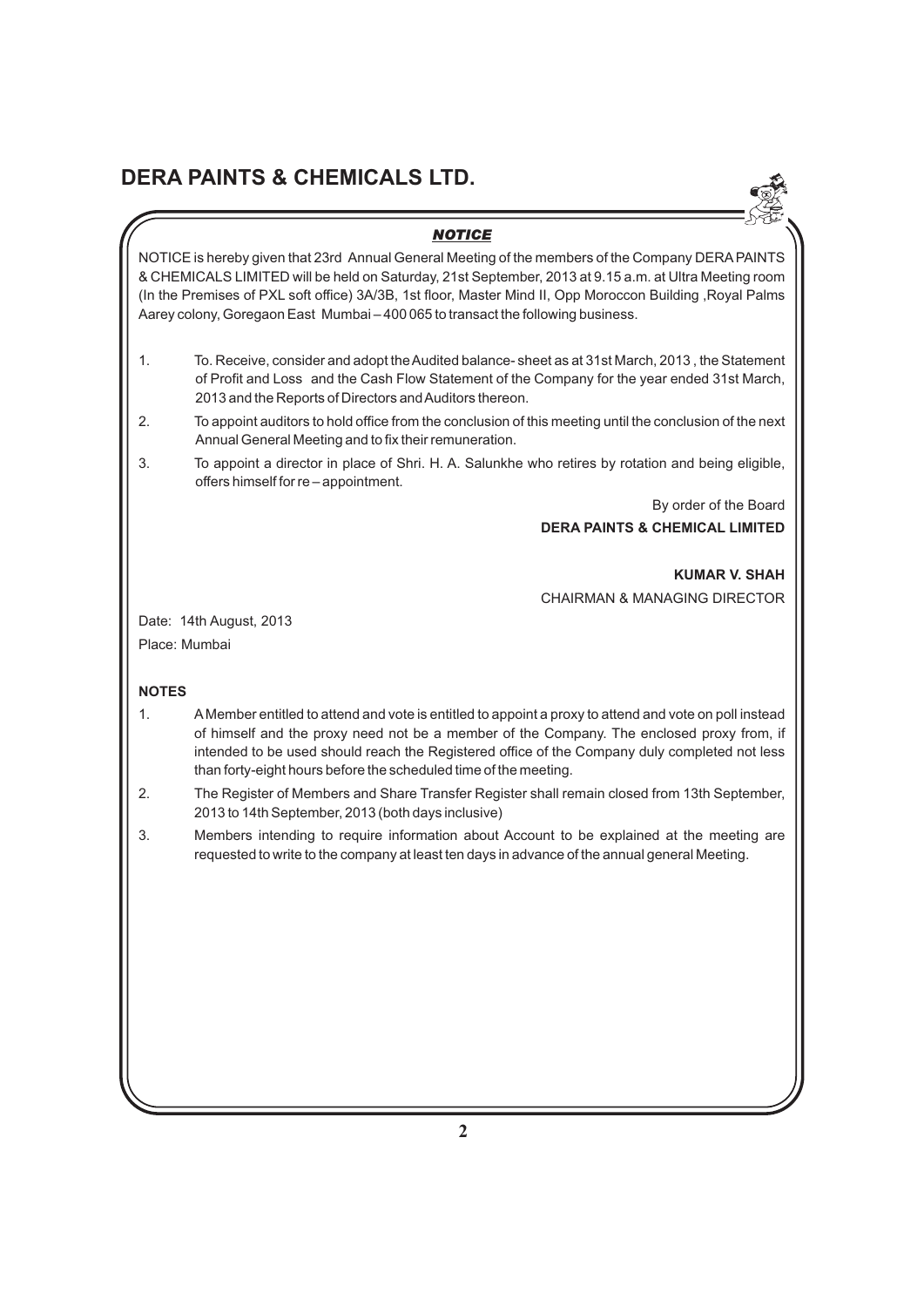## *DIRECTOR'S REPORT*

To,

## The Members

### **DERA PAINTS & CHEMICALS LIMITED**

Your Directors have great pleasure in presenting 23rd Annual Report together with the Audited statement of Accounts for the year ended 31st March, 2013

### **1. FINANCIAL HIGHLIGHT**

| <b>PARTICULARS</b>                         | For the year ended<br>31st March, 2013<br>(Rs. in. Lacs) | for the year ended<br>31st March, 2012<br>(Rs. in. Lacs) |
|--------------------------------------------|----------------------------------------------------------|----------------------------------------------------------|
| Profit /(Loss) before Depreciation and Tax | (5.90)                                                   | (0.82)                                                   |
| Depreciation on fixed Assets               | 0.50                                                     | 0.50                                                     |
| Loss before tax                            | (5.40)                                                   | (0.32)                                                   |
| Deferred tax                               | (0.05)                                                   | (0.32)                                                   |
| Excess provision for tax w/back            |                                                          | 20.84                                                    |
| Net Profit /(Loss) for the year            | (5.45)                                                   | 20.20                                                    |
| Add: Surplus/loss b/f from previous year   | (1284.57)                                                | (1304.77)                                                |
| Balance loss c/f                           | (1290.02)                                                | (1284.57)                                                |
|                                            |                                                          |                                                          |

### **2. OPERATIONS & OUTLOOK**

Your Company has already embarked upon starting the business by trading in chemicals to generate revenue and mitigate losses.

During the year company made Loss of Rs.5.45 lacs as compared to previous year's Profit of Rs.20.20 Lacs which was mainly due to write back of excess income-tax provision.

The final onetime settlement has been arrived at with SICOM Ltd and the Company has already made the payment to SICOM Ltd and obtained No Due Certificate accordingly.

### **3. DIRECTORS :**

Shri H. A. Salunkhe retires by rotation being eligible, offer himself for re-appointment.

### **4. DIRECTORS' RESPONSIBILITYSTATEMENT :**

The Board of Directors hereby confirms under section 217 (2AA) of the companies act, 1956.

- (i) That in the preparation of the annual accounts, the applicable accounting standards have been followed along with proper explanation relating to material departures.
- (ii) That the Directors have selected such accounting policies and applied them consistently and made judgment and estimate that are reasonable and prudent so as to give a true and fair view of the state of affairs of the company at the financial year and of the loss of the company for that period.
- (iii)That the Directors have taken proper and sufficient care for the maintenance of adequate accounting records in accordance with the provisions of this act for safeguarding the assets of the Company and for preventing and detecting fraud other irregularities.

(iv)That the Directors have prepared the annual account on a going concern basis.

### **5. MANAGEMENT DISCUSSION AND ANALYSIS**

Adetailed review of operations, performance and future outlook of your Company and its businesses is given in the Management Discussion and Analysis, which forms part of this Report

### **6. CORPORATE GOVERNANCE**

Your Company believes in transparency and has always maintained a very high level of corporate governance. As required by Clause 49 of the Listing Agreement, a detailed report of Corporate Governance is given as an annexure to this report. Your company is in full compliance with the requirements and disclosures that have to be made in this regard.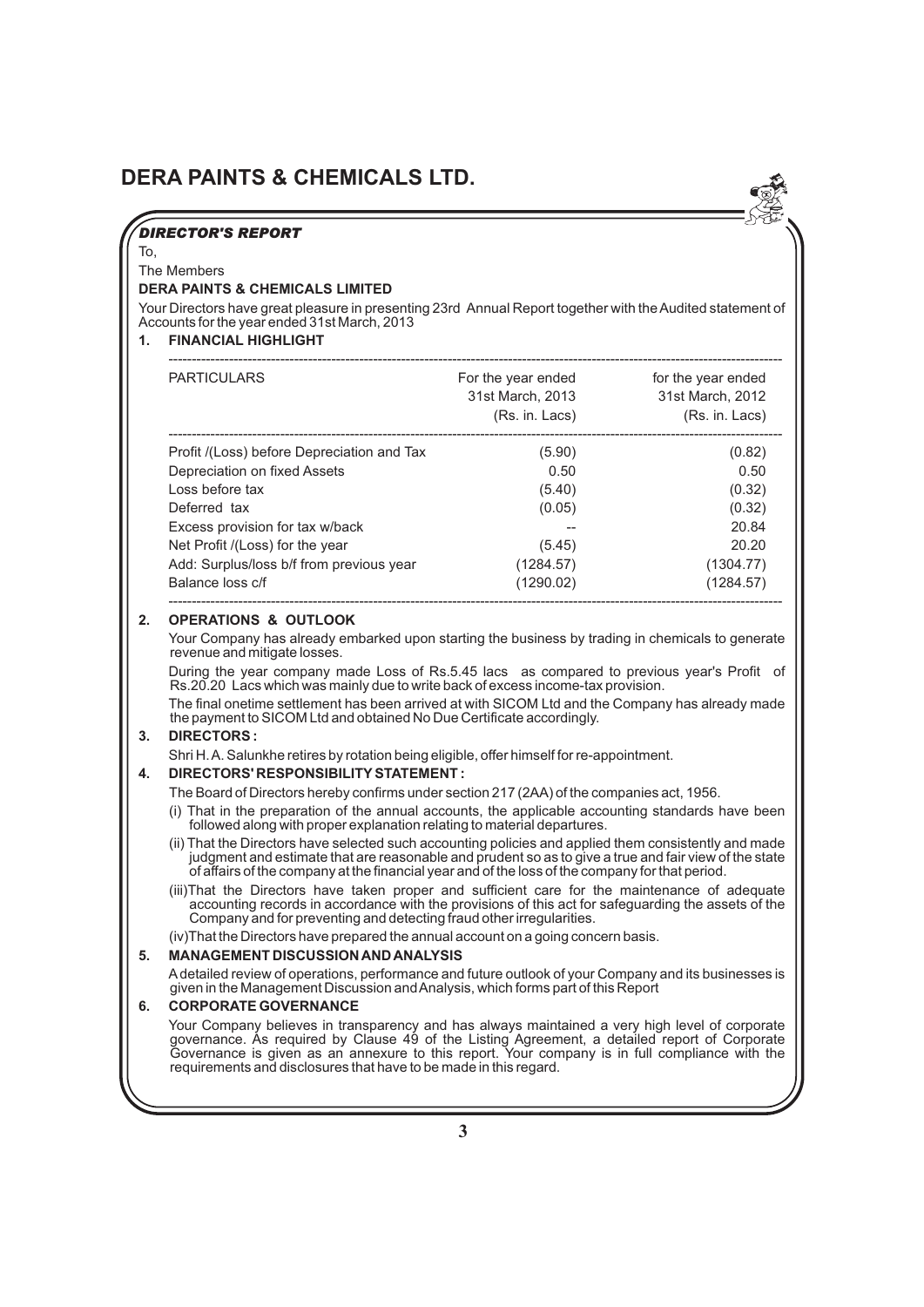## **7. SECRETARIALAUDIT**

Mr. Jignesh Pandya, Practicing Company Secretary conducted Secretarial Audit pursuant to provisions of Section 383A of the Companies Act, 1956, for the financial year 2012-13. Mr. Jignesh Pandya has submitted the Report confirming compliance with the applicable provisions of Companies Act, 1956 and other rules and regulations issued by SEBI/other regulatory authorities for corporate law.

### **8. PARTICULAR OF EMPLOYEES:**

There were no employee during the whole or part of the year who were in receipt of remuneration aggregating to Rs. 5, 00,000/- per month of Rs. 60, 00,000/- p.a .

## **9. DIVIDEND:**

In view of the loss, the Directors are unable to recommend any dividend for the year.

### **10. DEPOSITES :**

During the year Company has not accepted any deposits from Public.

### **11. AUDITORS:**

M/S C. K. Patil & CO. Chartered Accountants, Mumbai, holds office until the conclusion of the forthcoming Annual General Meeting. They signified their willingness to accept re-appointment and have further confirmed their eligibility under section 224(1-B ) of the companies Act, 1956.

### **12. AUDITORS REPORT :**

Regarding qualification and remarks in the Auditors Report, your Board is of the opinion that they are self-explanatory & no comments are required from the Board.

Explanation Note 17 (3)

Non Compliance of section 383Aof the Companies Act,1956.

At present company is not in a position to appoint a full time Company Secretary considering its financial position.

Note 17 (6) Preparation of Accounts on going concern basis

The company intends to continue its operations and hence the accounts are prepared on going concern basis.

### **13. CONSERVATION OF ENERGY & TECHNOLOGY ABSORPTION FOREIGN EXCHANGE EARNINGS AND OUTGO:**

Information pursuant to Section 217 (1) (e) of the Companies Act, 1956 read with the companies (Disclosure of particulars in the Report of Board of Directors Rules, 1988 is given in Annexure – 1 which forms part of this report.

### **14. STATUS UNDER SICK INDUSTRIAL COMPANIES (SPECIALPROVISION) ACT, 1985.**

The Company is a Sick Industrial Company within the meaning of Section 3(1)(0) of the Sick Industrial Companies (Special Provision) Act, 1985.

## **15. APPRECIATION:**

Your Directors wish to place on record their appreciation of whole hearted co-operation and cordial support from bankers, financial institution, shareholders, creditors and various government agencies.

> By order of the Board of Directors. **FOR DERA PAINTS & CHEMICALS LIMITED**

> > **KUMAR V. SHAH** CHAIRMAN & MANAGING DIRECTOR

Date: 30th May, 2013 Place: Mumbai.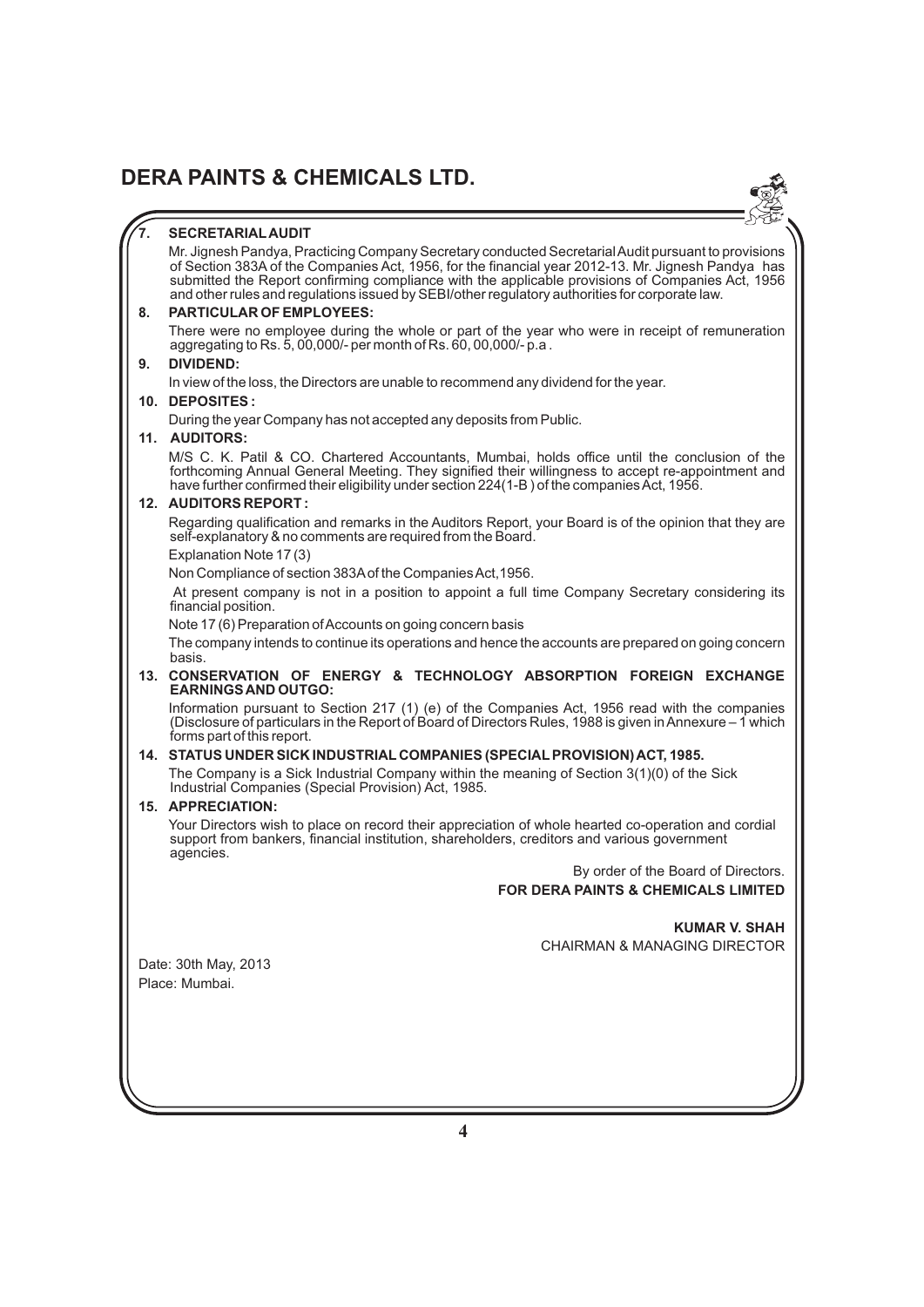|          |                |                      | DERA PAINTS & CHEMICALS LTD.                                                                        |                                                                                                                                                                                                                                                                                                                                                                                                                                                                                                                                                                                                                      |                                                |
|----------|----------------|----------------------|-----------------------------------------------------------------------------------------------------|----------------------------------------------------------------------------------------------------------------------------------------------------------------------------------------------------------------------------------------------------------------------------------------------------------------------------------------------------------------------------------------------------------------------------------------------------------------------------------------------------------------------------------------------------------------------------------------------------------------------|------------------------------------------------|
|          | Annexure - 'l' |                      |                                                                                                     |                                                                                                                                                                                                                                                                                                                                                                                                                                                                                                                                                                                                                      |                                                |
|          |                |                      |                                                                                                     | Information pursuant to Section 217 (1(e) of the companies Act, 1956 read with companies (Disclosure of Particulars in the Report of the Board                                                                                                                                                                                                                                                                                                                                                                                                                                                                       |                                                |
|          |                |                      | of Directors) rule 1988 attached to and forming part of the Directors Report for the year.          |                                                                                                                                                                                                                                                                                                                                                                                                                                                                                                                                                                                                                      |                                                |
| 1.       |                |                      | <b>CONSERVATION OF ENERGY I</b>                                                                     |                                                                                                                                                                                                                                                                                                                                                                                                                                                                                                                                                                                                                      |                                                |
|          |                |                      | Energy conservation measure taken                                                                   | Constant efforts are being made to improve power factor and to effect saving in power and fuel consumption and energy consumption per unit                                                                                                                                                                                                                                                                                                                                                                                                                                                                           |                                                |
|          |                |                      | of production (form 'A').                                                                           |                                                                                                                                                                                                                                                                                                                                                                                                                                                                                                                                                                                                                      |                                                |
|          | А.             |                      | POWER AND FUEL CONSUMPTION                                                                          | <b>CURRENT YEAR</b>                                                                                                                                                                                                                                                                                                                                                                                                                                                                                                                                                                                                  | <b>PREVIOUS YEAR</b>                           |
|          |                | 1.                   | Electricity                                                                                         |                                                                                                                                                                                                                                                                                                                                                                                                                                                                                                                                                                                                                      |                                                |
|          |                |                      | Purchased<br>(a)                                                                                    |                                                                                                                                                                                                                                                                                                                                                                                                                                                                                                                                                                                                                      |                                                |
|          |                |                      | Units (in thousand)<br>Total Amount (Rs.)                                                           | <b>NIL</b>                                                                                                                                                                                                                                                                                                                                                                                                                                                                                                                                                                                                           | <b>NIL</b>                                     |
|          |                | (b)                  | Rate per Unit (Rs.)<br>Own Generation                                                               |                                                                                                                                                                                                                                                                                                                                                                                                                                                                                                                                                                                                                      |                                                |
|          |                | 2.                   | Coal                                                                                                |                                                                                                                                                                                                                                                                                                                                                                                                                                                                                                                                                                                                                      |                                                |
|          |                | 3.                   | Light Diesel Oil                                                                                    |                                                                                                                                                                                                                                                                                                                                                                                                                                                                                                                                                                                                                      |                                                |
|          |                |                      | Quantity (Ltr.)                                                                                     | <b>NIL</b>                                                                                                                                                                                                                                                                                                                                                                                                                                                                                                                                                                                                           | <b>NIL</b>                                     |
|          |                |                      | Total Cost (Rs.)                                                                                    | <b>NIL</b>                                                                                                                                                                                                                                                                                                                                                                                                                                                                                                                                                                                                           | <b>NIL</b>                                     |
|          |                |                      | Average Rate (Rs.)                                                                                  | <b>NIL</b>                                                                                                                                                                                                                                                                                                                                                                                                                                                                                                                                                                                                           | <b>NIL</b>                                     |
|          |                | 4.                   | Furnace Oil                                                                                         | <b>NIL</b>                                                                                                                                                                                                                                                                                                                                                                                                                                                                                                                                                                                                           | <b>NIL</b>                                     |
|          | В.             | 5.                   | Other/internal generation<br>CONSUMPTION PER UNIT PRODUCTION                                        | <b>NIL</b>                                                                                                                                                                                                                                                                                                                                                                                                                                                                                                                                                                                                           | <b>NIL</b>                                     |
|          |                | 1.<br>2.             | Electricity (Unit)<br>Light Diesel Oil (Ltr)                                                        |                                                                                                                                                                                                                                                                                                                                                                                                                                                                                                                                                                                                                      |                                                |
| II.      |                |                      | TECHNOLGY ABORPATION ADAPATATION, INNOVATION AND RESEARCH & DEVELOPMENT:                            |                                                                                                                                                                                                                                                                                                                                                                                                                                                                                                                                                                                                                      |                                                |
|          |                | adopted.             | No Technology has been imported by the company. Technology innovation and changes wherever          |                                                                                                                                                                                                                                                                                                                                                                                                                                                                                                                                                                                                                      | possible are being absorbed and                |
| III.     |                |                      | <b>FOREIGN EXCHANGE EARNINGS AND OUTGO:</b>                                                         |                                                                                                                                                                                                                                                                                                                                                                                                                                                                                                                                                                                                                      |                                                |
|          |                |                      | There were no earning or outgo in Foreign Exchange either during the Current year or Previous year. |                                                                                                                                                                                                                                                                                                                                                                                                                                                                                                                                                                                                                      |                                                |
|          |                |                      |                                                                                                     |                                                                                                                                                                                                                                                                                                                                                                                                                                                                                                                                                                                                                      | By order of the Board of Director              |
|          |                |                      |                                                                                                     |                                                                                                                                                                                                                                                                                                                                                                                                                                                                                                                                                                                                                      | <b>FOR DERA PAINTS &amp; CHEMICALS LIMITED</b> |
|          |                |                      |                                                                                                     |                                                                                                                                                                                                                                                                                                                                                                                                                                                                                                                                                                                                                      | <b>KUMAR V. SHAH</b>                           |
|          |                |                      |                                                                                                     |                                                                                                                                                                                                                                                                                                                                                                                                                                                                                                                                                                                                                      | <b>CHAIRMAN &amp; MANAGING DIRECTOR</b>        |
|          |                | Date: 30th May, 2013 |                                                                                                     |                                                                                                                                                                                                                                                                                                                                                                                                                                                                                                                                                                                                                      |                                                |
|          | Place: Mumbai  |                      |                                                                                                     |                                                                                                                                                                                                                                                                                                                                                                                                                                                                                                                                                                                                                      |                                                |
|          |                |                      |                                                                                                     | <b>Management Discussion and Analysis</b>                                                                                                                                                                                                                                                                                                                                                                                                                                                                                                                                                                            |                                                |
|          |                |                      | (i) Industry structure and developments                                                             |                                                                                                                                                                                                                                                                                                                                                                                                                                                                                                                                                                                                                      |                                                |
|          |                |                      | economy remaining unaffected.                                                                       | Since 2011, the word economy is getting scaled down by the financial crises with general slowdown in developed countries including US. However<br>slowdown in India impacted the economy much more. The slow down especially in 2012-13 has been across the board, with no sector of the                                                                                                                                                                                                                                                                                                                             |                                                |
|          |                |                      |                                                                                                     | Demand condition has been declining more and more. The impact of weak Indian rupee for most part of the year has also effected badly to industry.                                                                                                                                                                                                                                                                                                                                                                                                                                                                    |                                                |
|          |                |                      | <b>PRODUCTS &amp; MARKETS</b>                                                                       |                                                                                                                                                                                                                                                                                                                                                                                                                                                                                                                                                                                                                      |                                                |
| dealers. |                |                      |                                                                                                     | Your company is in the field of Manufacturing Automotive, Industrial and Decorative Paints ,Thinners & Synthetic resins with trading of industrial<br>solvents and other raw materials to concerned and allied industry. After the huge fire in the company's plant at Vasai – Mumbai in 1998, your<br>company had to stop the manufacturing activity . Your company had faced lot of challenges and due to short fall of capital, your company could not re-<br>commence the manufacturing activity to cater prestigious clients like Mahindra & Mahindra Ltd, Castrol Ltd, and many others prestigious clients and |                                                |
|          |                |                      | (ii) Opportunities and Threats Risks and Concerns                                                   |                                                                                                                                                                                                                                                                                                                                                                                                                                                                                                                                                                                                                      |                                                |
|          |                |                      |                                                                                                     | There is still demand of our products and company has decided to re-commence manufacturing activities by bringing additional funds in the<br>company via arranging preferential/rights issue of additional equity shares. In addition to above company have decided to set up service division in<br>field of Re Painting of interior & exterior for Hotels, Towers, Villas, Factories, and Warehouses etc as well as allied services such as housekeeping                                                                                                                                                           |                                                |
|          |                |                      |                                                                                                     |                                                                                                                                                                                                                                                                                                                                                                                                                                                                                                                                                                                                                      |                                                |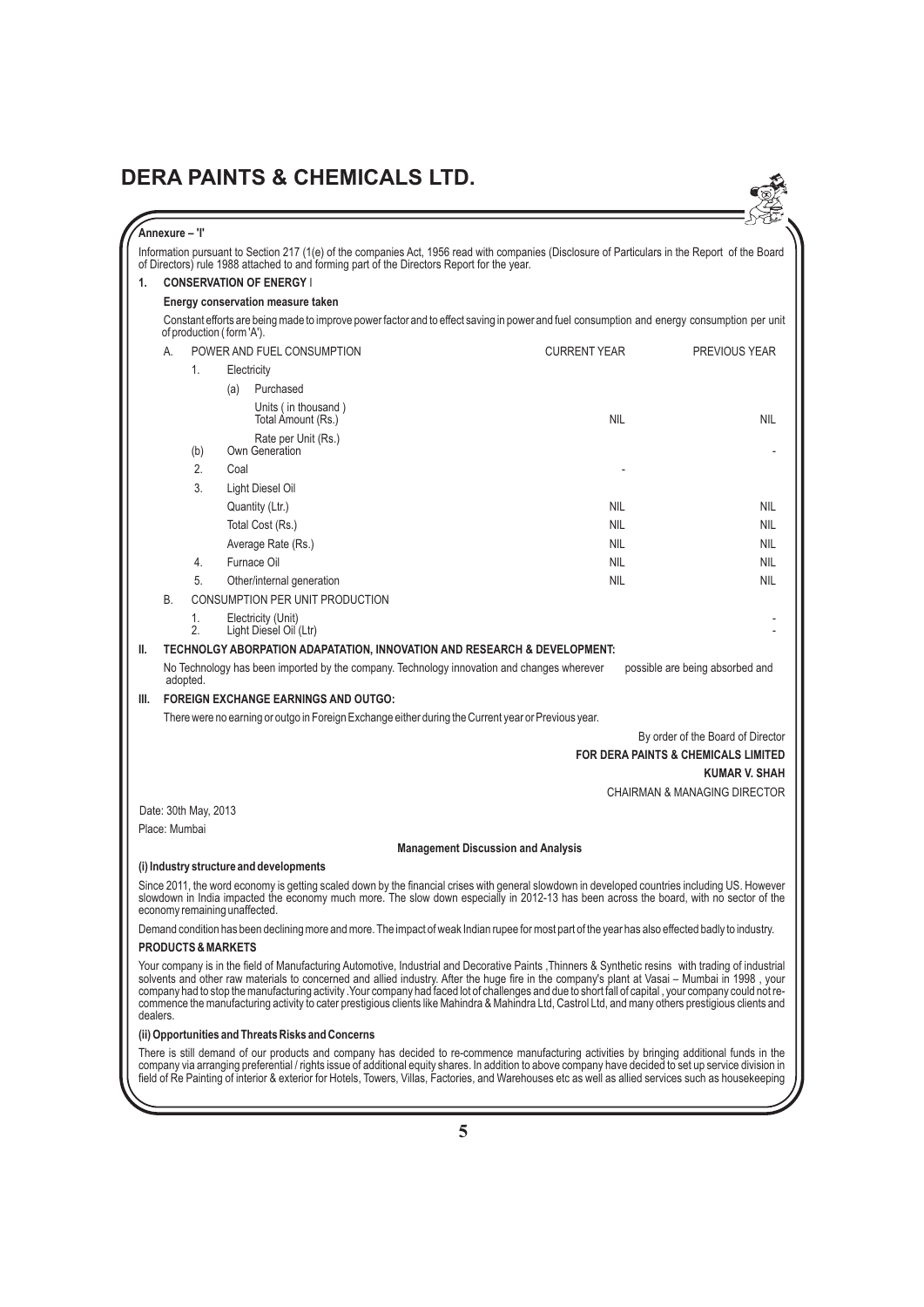contracts etc. Your Company had also plan to go for franchisee set up for management / vocational courses and for the implementation plan for tie up<br>with AICET or NAC-MIT or equal ant approved university Certify Courses 'E

#### **(iii) Segment-wise or product-wise performance**

During the year, your company has carried out trading in chemicals to mitigate losses.

#### **(iv) Outlook**

After facing lot of challenges, the management has decided to revive your company and sooner management is expecting re-listing of your company on BSE as all the compliances have been complied with and awaiting permission for additional equity by way of preferential or rights or as agreed by the concerned authorities – soon thereafter additional funds will help your company to start functioning in manufacturing sector as well in all respects. Your company is optimistic and hopeful of overall growth.

### **(v) Internal control systems and their adequacy**

The Company has an adequate internal control system commensurate with the size of the Company and the nature of its business and has not observed any continuing failure to correct major weaknesses in internal control system.

#### **(vi) Discussion on financial performance with respect to operational performance**

During the year company made Loss of Rs.5.45 lacs as compared to previous year's Profit of Rs.20.20 Lacs which was mainly due to write back of excess income-tax provision. The ongoing dispute with SICOM Ltd ˈhas been amicably settled by onetime settlement with SICOM Ltd and the<br>Company has already made the payment to SICOM Ltd accordingly.

#### **(vii) Material developments in Human Resources/Industrial Relations front, including number of people employed.**

After re-start and re-listing, your company will employ sizeable people to look after the various activities for all round development of your company.

#### **Chief Executive Officer (CEO) Certification**

#### **To,**

#### **The Board of Directors,**

#### **Dera Paints & Chemicals Limited**

I, the undersigned, in my capacity as Managing Director of the Company, to the best of my knowledge and belief certify that;

A) I have reviewed the Financial Statements for the Financial Year ended March 31, 2013 and based on my knowledge and belief state that:

- i) These statements do not contain any materially untrue statement or omit any material fact or contain any statements that might be misleading;
- ii) These statements together present a true and fair view of the Company's affairs and are in compliance with the existing accounting standards, applicable laws and regulations.

B) I further state that to the best of our knowledge and belief, there are no transactions entered into by the Company during the year, which are fraudulent, illegal or violative of the Company's code of conduct.

C) I hereby declare that all the members of the Board of Directors and the senior Management employees have confirmed compliance with the Code of Conduct as adopted by the Company.

D) I am responsible for establishing and maintaining internal controls and for evaluating the effectiveness of the same over the Financial Reporting of the Company and have disclosed to the Auditors and the Audit Committee, deficiencies in the design or operation of internal controls, if any, of which I<br>am aware and the steps I have taken or propose to take to rectify the

E) I have indicated, based on my most recent evaluation, wherever applicable, to the Auditors and Audit Committee:

- i) Significant changes, if any, in the internal control over the Financial Reporting during the year;
- ii) Significant changes, if any, in the accounting policies made during the year and that the same has been disclosed in the notes to the financial statements; and
- iii) Instances of significant fraud of which I have become aware and the involvement therein, if any, of the management or an employee having significant role in the Company's internal control system over Financial Reporting.

By order of the Board of Director

**FOR DERA PAINTS & CHEMICALS LIMITED**

**KUMAR V. SHAH**

CHAIRMAN & MANAGING DIRECTOR

Date: 30th May, 2013

Place: Mumbai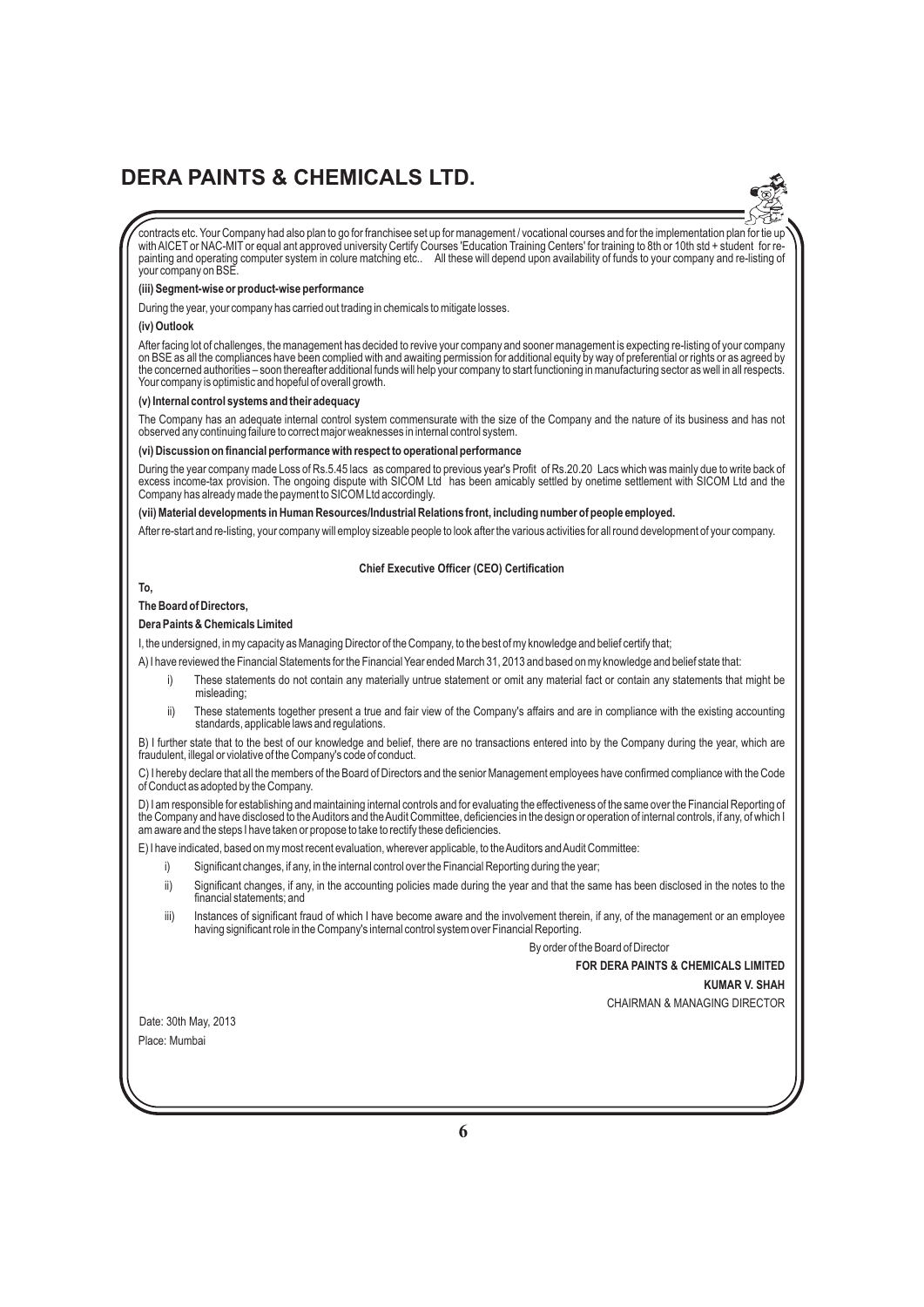### *CORPORATE GOVERNANCE.*

#### **Company's Philosophy on Code of Governance**

Dera Paints & Chemicals Limited has always focused on good Corporate Governance, which is a key driver of sustainable corporate growth. The core values of Company are commitment to excellence and customer satisfaction honesty, integrity, disclosure, accountability and maximizing long term value for Share- holder. Dera Paints & Chemicals Limited recognizes value and commitments policy and are committed to an ethical treatment of all employees, customers, shareholders, lenders, suppliers and the Government. Your company has been constantly devising measures to improve upon to adopt effective Corporate Governance by creating an environment based on professionalism, entrepreneurship and pursuit for excellence. Corporate Governance policies and practices in accordance with the provisions of Clause 49 of the Listing Agreement are;

#### **Board of Directors**

#### **Composition**

The Board of Dera Pants & Chemicals Limited consists of Three Directors, two are non-Executive. Amongst the Executive One is the Promoter Director and two are independent Directors.

The Promoter Director is a Executive Director and the number of independent Directors are two third of the total number of Directors. The Board consists of executive and independent Directors. Company, therefore meets with the requirements relating to the composition of the Board of Directors. All Executive & independent Directors with their diverse knowledge, experience and expertise provide valuable in the deliberations and decisions of the Board.

#### **Board Procedures**

During the financial year 2012-2013 the Board of Directors have met five times on the following dates : 14th May, 2012, 14th August, 2012, 3rd September, 2012, 15th November, 2012 and 14th February, 2013. The meetings were held as pre the mandatory requirements and the dates of the meetings were generally decided well in advance.

**Attendance Record & Directorships and Membership of Directors.** Table 1 gives the composition of the Board and the attendance record of all the Directors at the four Board meetings held during the financial year 2012-13, as well at the last Annual General Meeting as also the number of Directorships and Committee Membership held by them other **Companies** 

| Name of<br><b>Directors</b> |                                           | Attendance<br>Particulars |                                 |                        | Directorship<br>in companies                  | Membership/              | Chairmanship<br>in committees |
|-----------------------------|-------------------------------------------|---------------------------|---------------------------------|------------------------|-----------------------------------------------|--------------------------|-------------------------------|
|                             |                                           | Board<br>Meeting          | Last AGM<br>held on<br>27/09/12 | In Listed<br>Companies | In Unlisted<br>Public<br>Limited<br>Companies | Chairman                 | Member                        |
| Kumar Shah                  | Promoter - Executive<br>Non - Independent | 5                         | Yes                             |                        |                                               |                          |                               |
| H. A. Salunkhe              | Independent<br>Non - Executive            | 5                         | <b>Yes</b>                      |                        | ۰                                             | 1                        |                               |
| Hasmukh Patel               | Independent<br>Non - Executive            | 5                         | Yes                             | 1                      | ۰                                             | $\overline{\phantom{0}}$ | $\overline{\phantom{a}}$      |

**Notes** (1) Private Limited Companies, Foreign Companies and Committee under Section 25 of the Companies Act, 1956 are excluded for the above purpose

 (2) Only Audit Committee, Share-holders Grievance Committee and Remuneration are considered for the purpose of Committee positions as per Listing Agreement.

#### **Information supplied to the Board**

The Board of Dera Paints & Chemicals Limited is presented with all the relevant information on various vital matters affecting the working of the Company, as well as those that require deliberation at the highest level. Extensive information is provide on various critical items such as : (a) Production, Sales and Capital Expenditure Budget, (b) Saies and financial performance statics (c) Such transfer compliance (d) Quarterly financial results (e) Significant labour and human relation (f) statutory compliance reporting system and any other matters.

#### **Audit Committee:**

**Constitution and Composition**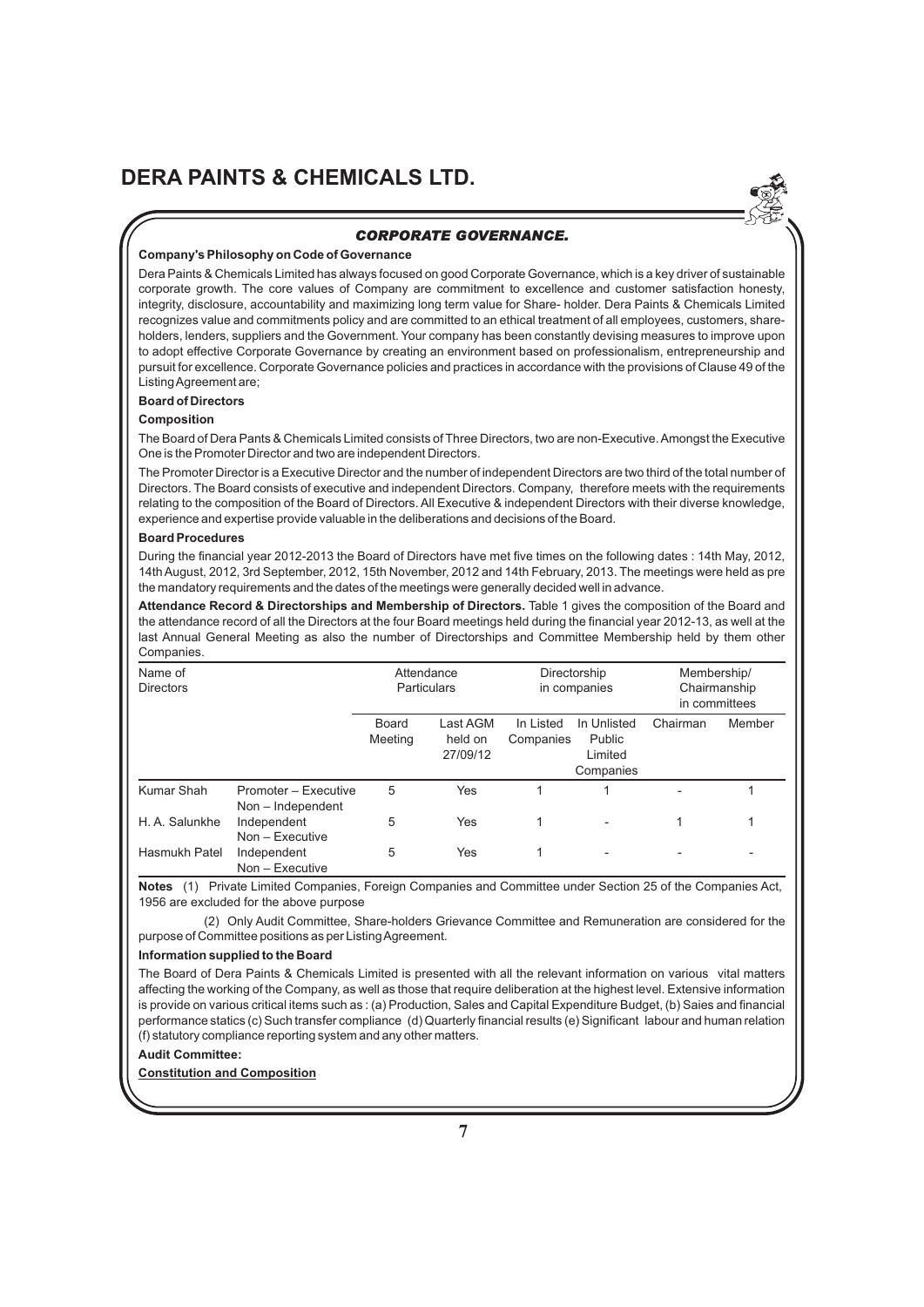The Audit Committee of the Company comprises of Shri Hasmukh Patel and H.A. Salunkhe, the Independent directors. All members of the Audit Committee have knowledge on financial matters and the Chairman of the Audit Committee is having accounting and financial management expertise.

#### **Terms of reference**

In compliance with Section 292A of the Companies Act, 1956 read with Clause 49 of the Listing Agreement, the terms of reference of Audit Committee are as under:

1. Oversee the Company's financial reporting process and the disclosures of its financial information to ensure that the financial statements are correct, sufficient and credible.

2. Recommending to the Board, the appointment, re- appointment and, if required, the replacement or removal of the Statutory Auditor and the fixation of Audit Fees.

3. Compliance with Listing and other legal requirements relating to financial statements.

4. Disclosures of any related party transactions

5. Reviewing with the management, the quarterly financial statements before submission to the Board for approval.

6. Reviewing with the management, performance of Statutory Auditors, adequacy of Internal Control systems and recommending improvements to the management.

7. Discussion with Auditor on any significant findings and follow-up thereon.

8. Carrying out any other function as is mentioned in the terms of reference of the Audit Committee.

The minutes of the Audit Committee Meetings are circulated to the Board, discussed and taken note of.

#### **Meetings and attendance**

The Audit Committee met five times during the Financial Year 2012-13; 14th May, 2012, 30th May, 2012, 3rd September, 2012, 15th November, 2012 and 15th February, 2013. The meetings were scheduled well in advance.

In addition to the members of the Audit Committee these meetings were attended by Statutory Auditors and those executives of the Company who were considered necessary for providing inputs to the Committee.

| Names of the Directors | No. of Meetings attended |
|------------------------|--------------------------|
| 1. Shri Hasmukh Patel  |                          |
| 2. Shri H.A Salunkhe   | 5                        |

#### **Remuneration Committee**

The Board has constituted Remuneration Committee comprising Shri Hasmukh Patel and H.A. Salunkhe, the Independent directors.

Meeting of this committee are held only when required.

Terms of Reference: The Remuneration Committee has been constituted to recommend/ review remuneration of the Managing Director

**Remuneration of Directors**a. The remuneration paid to the Whole-time Director is within the ceiling as per resolution approved by the shareholders. Details of the remuneration paid to the whole-time Director for the Financial Year ended 31st March, 2013 is given below: -Constitution and Composition

#### **Remuneration of Directors**

a. Remuneration of Rs. 90,000/- paid to the Promoter Director (CMD) of your company, including ail perquisite b. No Sitting Fees paid to the independent Non-Executive Directors for the financial year ended 31s March, 2013.

#### **Share Transfer Committee**

The company has constituted a Share Transfer Committee in compliance with the Clause 49 of the Listing Agreement. The Committee comprises of two Directors viz. Shri Kumar V Shah and Shri H.A.Salunkhe. The Committee looks into the matter of share-transfer, issue of duplicate certificates and other related matters.

During the financial year 2012-2013 the Committee had met on monthly basis depending on share transfer received by the Company.

The composition and the meetings attended by the members are as under:

Name of Director No. of meeting attended during the year.<br>
Shd Kumar V Shah 12 Shd Kumar V Shah

Shri.H.A.Salunkhe 12

Share transfers/transmissions etc. as approved by the Committee are notified to tile Board at regular intervals and are taken on record by the Board at their meetings.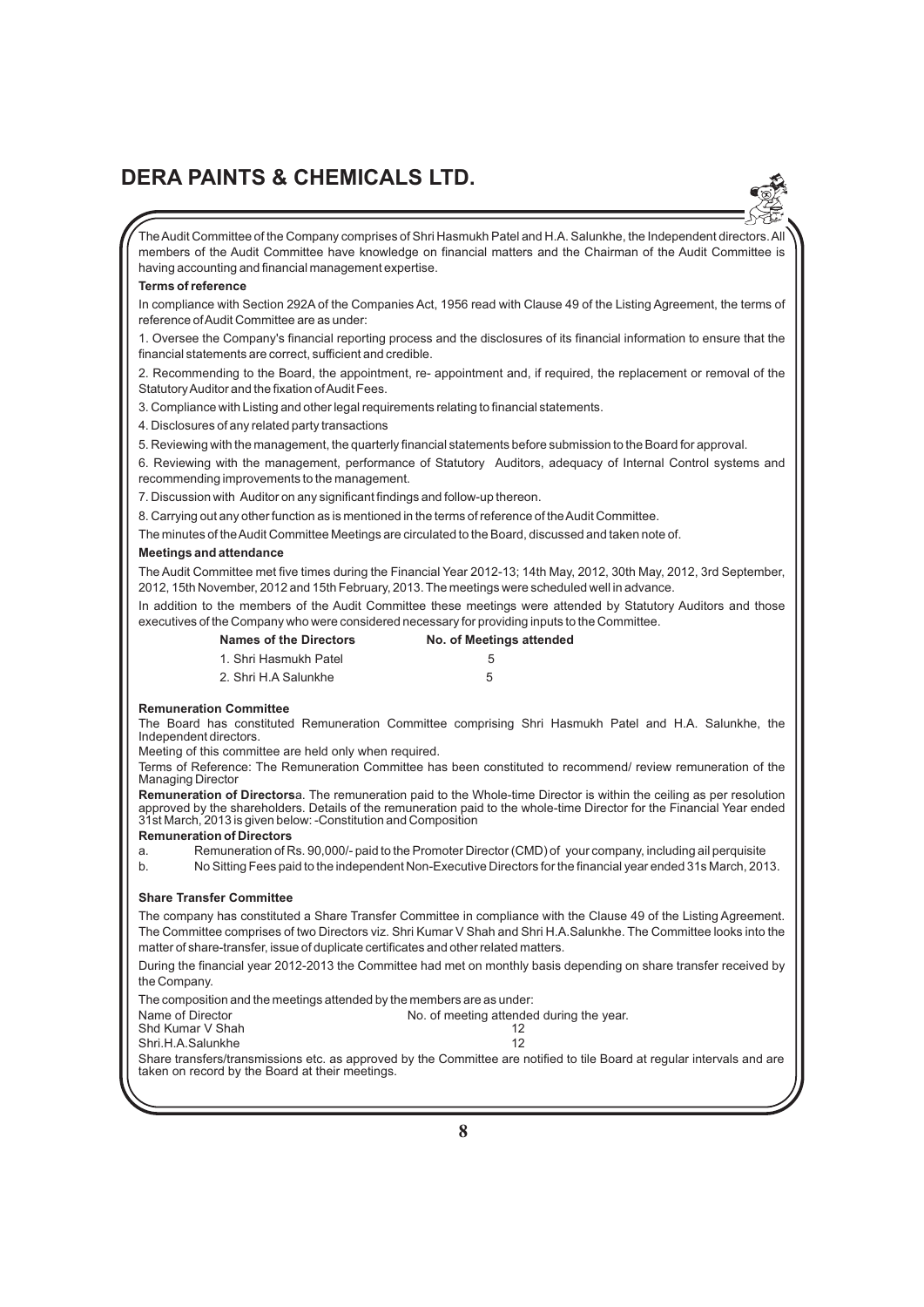| No Transfers/Transmission are pending as on 3tst March, 2013.<br><b>Communication to the Share - holders</b><br>Dera Paints & Chemicals Limited recognizes communication as a key element in the overall Corporate Governance<br>Framework. The company responds the share-holders queries regularly and no queries are pending.<br><b>Share-Holders Information</b><br>General Body Meetings:<br>For the period ended<br>Date, Time and Locations<br>31st March, 2012<br>27 September, 2012 at 9 15 a.m.<br>F111, Prime Mall, Irla, Vile-parle (west)<br>Mumbai - 400 054<br>29 September, 2011 at 9 15 a.m.<br>31st March, 2011<br>81, Yamuna Vihar, Linking Road,<br>Santacuz (West) Mumbai - 400 054<br>29 September, 2010 at 9 15 a.m.<br>31st March, 2010<br>81, Yamuna Vihar, Linking Road,<br>Santacuz (West) Mumbai - 400 054<br><b>General Shareholder's Information</b><br><b>Annual General Meeting</b><br>21st September, 2013 at 9 15 a.m.<br><b>Book Closure Date</b><br>13th September, 2013 till 14th September, 2013<br>The Stock Exchange, Mumbai<br><b>Listing on Stock Exchanges</b><br>Phiroze Jeejeebhoy Towers, Dalal Street, Mumbai - 400 001<br>The Stock Exchange, Ahmedabad<br>Kamdhenu Complex Opp. Sahajanand College,<br>Panjrapole, Ahmedabad-380015<br>Not applicable since dividend not declared<br>Dividend Payment Date:<br>Stock Code:<br>The Stock Exchange, Mumbai<br>23782<br>The Stock Exchange, Ahmedabad<br>13770<br>Market Price Data:<br>No rates are quoted during the Financial Year 2012-13<br>Registrar & Transfer Agents:<br>Adroit Corporate Services Ltd.<br>19/20, Jaferbhoy Industrial Estate<br>Makawana Road, Marol Naka,<br>Andheri (East), Mumbai-400059.<br><b>Distribution of Shareholding</b><br>Table 2 gives details about the pattern of Share-holdings among various categories as on 31st March. 2013, while table 3<br>gives the data according to size classes:-<br>Table 2: Distribution of shareholdings across categories<br>As on 31st March 2013<br>As on 31st March 2012<br>No. of Shares<br>No. of Shares<br>% to Total<br>% to Total<br>Capital.<br>Capital.<br>14.71<br>Promoters and persons acting in concert<br>847460<br>847460<br>14.71<br>13.40<br>771770<br>13.40<br>Directors and Relatives<br>771770<br>Foreign Institutional investors<br>LIC of India<br>Mutual funds<br>Nationalized and Other banks<br>1200<br>0.02<br>1200<br>0.02<br>2.15<br><b>Private Corporate Bodies</b><br>124000<br>124000<br>2.15<br>303900<br>5.28<br>303900<br>5.28<br>NRIs and OCBs<br>Others (Public)<br>3711740<br>64.44<br>3711740<br>64.44<br>5760070<br>Total<br>100.00<br>5760070<br>100.00 | <b>DERA PAINTS &amp; CHEMICALS LTD.</b> |  |  |  |  |  |
|-------------------------------------------------------------------------------------------------------------------------------------------------------------------------------------------------------------------------------------------------------------------------------------------------------------------------------------------------------------------------------------------------------------------------------------------------------------------------------------------------------------------------------------------------------------------------------------------------------------------------------------------------------------------------------------------------------------------------------------------------------------------------------------------------------------------------------------------------------------------------------------------------------------------------------------------------------------------------------------------------------------------------------------------------------------------------------------------------------------------------------------------------------------------------------------------------------------------------------------------------------------------------------------------------------------------------------------------------------------------------------------------------------------------------------------------------------------------------------------------------------------------------------------------------------------------------------------------------------------------------------------------------------------------------------------------------------------------------------------------------------------------------------------------------------------------------------------------------------------------------------------------------------------------------------------------------------------------------------------------------------------------------------------------------------------------------------------------------------------------------------------------------------------------------------------------------------------------------------------------------------------------------------------------------------------------------------------------------------------------------------------------------------------------------------------------------------------------------------------------------------------------------------------------------------------------------------------------------------------------------------------------------------------------------|-----------------------------------------|--|--|--|--|--|
|                                                                                                                                                                                                                                                                                                                                                                                                                                                                                                                                                                                                                                                                                                                                                                                                                                                                                                                                                                                                                                                                                                                                                                                                                                                                                                                                                                                                                                                                                                                                                                                                                                                                                                                                                                                                                                                                                                                                                                                                                                                                                                                                                                                                                                                                                                                                                                                                                                                                                                                                                                                                                                                                         |                                         |  |  |  |  |  |
|                                                                                                                                                                                                                                                                                                                                                                                                                                                                                                                                                                                                                                                                                                                                                                                                                                                                                                                                                                                                                                                                                                                                                                                                                                                                                                                                                                                                                                                                                                                                                                                                                                                                                                                                                                                                                                                                                                                                                                                                                                                                                                                                                                                                                                                                                                                                                                                                                                                                                                                                                                                                                                                                         |                                         |  |  |  |  |  |
|                                                                                                                                                                                                                                                                                                                                                                                                                                                                                                                                                                                                                                                                                                                                                                                                                                                                                                                                                                                                                                                                                                                                                                                                                                                                                                                                                                                                                                                                                                                                                                                                                                                                                                                                                                                                                                                                                                                                                                                                                                                                                                                                                                                                                                                                                                                                                                                                                                                                                                                                                                                                                                                                         |                                         |  |  |  |  |  |
|                                                                                                                                                                                                                                                                                                                                                                                                                                                                                                                                                                                                                                                                                                                                                                                                                                                                                                                                                                                                                                                                                                                                                                                                                                                                                                                                                                                                                                                                                                                                                                                                                                                                                                                                                                                                                                                                                                                                                                                                                                                                                                                                                                                                                                                                                                                                                                                                                                                                                                                                                                                                                                                                         |                                         |  |  |  |  |  |
|                                                                                                                                                                                                                                                                                                                                                                                                                                                                                                                                                                                                                                                                                                                                                                                                                                                                                                                                                                                                                                                                                                                                                                                                                                                                                                                                                                                                                                                                                                                                                                                                                                                                                                                                                                                                                                                                                                                                                                                                                                                                                                                                                                                                                                                                                                                                                                                                                                                                                                                                                                                                                                                                         |                                         |  |  |  |  |  |
|                                                                                                                                                                                                                                                                                                                                                                                                                                                                                                                                                                                                                                                                                                                                                                                                                                                                                                                                                                                                                                                                                                                                                                                                                                                                                                                                                                                                                                                                                                                                                                                                                                                                                                                                                                                                                                                                                                                                                                                                                                                                                                                                                                                                                                                                                                                                                                                                                                                                                                                                                                                                                                                                         |                                         |  |  |  |  |  |
|                                                                                                                                                                                                                                                                                                                                                                                                                                                                                                                                                                                                                                                                                                                                                                                                                                                                                                                                                                                                                                                                                                                                                                                                                                                                                                                                                                                                                                                                                                                                                                                                                                                                                                                                                                                                                                                                                                                                                                                                                                                                                                                                                                                                                                                                                                                                                                                                                                                                                                                                                                                                                                                                         |                                         |  |  |  |  |  |
|                                                                                                                                                                                                                                                                                                                                                                                                                                                                                                                                                                                                                                                                                                                                                                                                                                                                                                                                                                                                                                                                                                                                                                                                                                                                                                                                                                                                                                                                                                                                                                                                                                                                                                                                                                                                                                                                                                                                                                                                                                                                                                                                                                                                                                                                                                                                                                                                                                                                                                                                                                                                                                                                         |                                         |  |  |  |  |  |
|                                                                                                                                                                                                                                                                                                                                                                                                                                                                                                                                                                                                                                                                                                                                                                                                                                                                                                                                                                                                                                                                                                                                                                                                                                                                                                                                                                                                                                                                                                                                                                                                                                                                                                                                                                                                                                                                                                                                                                                                                                                                                                                                                                                                                                                                                                                                                                                                                                                                                                                                                                                                                                                                         |                                         |  |  |  |  |  |
|                                                                                                                                                                                                                                                                                                                                                                                                                                                                                                                                                                                                                                                                                                                                                                                                                                                                                                                                                                                                                                                                                                                                                                                                                                                                                                                                                                                                                                                                                                                                                                                                                                                                                                                                                                                                                                                                                                                                                                                                                                                                                                                                                                                                                                                                                                                                                                                                                                                                                                                                                                                                                                                                         |                                         |  |  |  |  |  |
|                                                                                                                                                                                                                                                                                                                                                                                                                                                                                                                                                                                                                                                                                                                                                                                                                                                                                                                                                                                                                                                                                                                                                                                                                                                                                                                                                                                                                                                                                                                                                                                                                                                                                                                                                                                                                                                                                                                                                                                                                                                                                                                                                                                                                                                                                                                                                                                                                                                                                                                                                                                                                                                                         |                                         |  |  |  |  |  |
|                                                                                                                                                                                                                                                                                                                                                                                                                                                                                                                                                                                                                                                                                                                                                                                                                                                                                                                                                                                                                                                                                                                                                                                                                                                                                                                                                                                                                                                                                                                                                                                                                                                                                                                                                                                                                                                                                                                                                                                                                                                                                                                                                                                                                                                                                                                                                                                                                                                                                                                                                                                                                                                                         |                                         |  |  |  |  |  |
|                                                                                                                                                                                                                                                                                                                                                                                                                                                                                                                                                                                                                                                                                                                                                                                                                                                                                                                                                                                                                                                                                                                                                                                                                                                                                                                                                                                                                                                                                                                                                                                                                                                                                                                                                                                                                                                                                                                                                                                                                                                                                                                                                                                                                                                                                                                                                                                                                                                                                                                                                                                                                                                                         |                                         |  |  |  |  |  |
|                                                                                                                                                                                                                                                                                                                                                                                                                                                                                                                                                                                                                                                                                                                                                                                                                                                                                                                                                                                                                                                                                                                                                                                                                                                                                                                                                                                                                                                                                                                                                                                                                                                                                                                                                                                                                                                                                                                                                                                                                                                                                                                                                                                                                                                                                                                                                                                                                                                                                                                                                                                                                                                                         |                                         |  |  |  |  |  |
|                                                                                                                                                                                                                                                                                                                                                                                                                                                                                                                                                                                                                                                                                                                                                                                                                                                                                                                                                                                                                                                                                                                                                                                                                                                                                                                                                                                                                                                                                                                                                                                                                                                                                                                                                                                                                                                                                                                                                                                                                                                                                                                                                                                                                                                                                                                                                                                                                                                                                                                                                                                                                                                                         |                                         |  |  |  |  |  |
|                                                                                                                                                                                                                                                                                                                                                                                                                                                                                                                                                                                                                                                                                                                                                                                                                                                                                                                                                                                                                                                                                                                                                                                                                                                                                                                                                                                                                                                                                                                                                                                                                                                                                                                                                                                                                                                                                                                                                                                                                                                                                                                                                                                                                                                                                                                                                                                                                                                                                                                                                                                                                                                                         |                                         |  |  |  |  |  |
|                                                                                                                                                                                                                                                                                                                                                                                                                                                                                                                                                                                                                                                                                                                                                                                                                                                                                                                                                                                                                                                                                                                                                                                                                                                                                                                                                                                                                                                                                                                                                                                                                                                                                                                                                                                                                                                                                                                                                                                                                                                                                                                                                                                                                                                                                                                                                                                                                                                                                                                                                                                                                                                                         |                                         |  |  |  |  |  |
|                                                                                                                                                                                                                                                                                                                                                                                                                                                                                                                                                                                                                                                                                                                                                                                                                                                                                                                                                                                                                                                                                                                                                                                                                                                                                                                                                                                                                                                                                                                                                                                                                                                                                                                                                                                                                                                                                                                                                                                                                                                                                                                                                                                                                                                                                                                                                                                                                                                                                                                                                                                                                                                                         |                                         |  |  |  |  |  |
|                                                                                                                                                                                                                                                                                                                                                                                                                                                                                                                                                                                                                                                                                                                                                                                                                                                                                                                                                                                                                                                                                                                                                                                                                                                                                                                                                                                                                                                                                                                                                                                                                                                                                                                                                                                                                                                                                                                                                                                                                                                                                                                                                                                                                                                                                                                                                                                                                                                                                                                                                                                                                                                                         |                                         |  |  |  |  |  |
|                                                                                                                                                                                                                                                                                                                                                                                                                                                                                                                                                                                                                                                                                                                                                                                                                                                                                                                                                                                                                                                                                                                                                                                                                                                                                                                                                                                                                                                                                                                                                                                                                                                                                                                                                                                                                                                                                                                                                                                                                                                                                                                                                                                                                                                                                                                                                                                                                                                                                                                                                                                                                                                                         |                                         |  |  |  |  |  |
|                                                                                                                                                                                                                                                                                                                                                                                                                                                                                                                                                                                                                                                                                                                                                                                                                                                                                                                                                                                                                                                                                                                                                                                                                                                                                                                                                                                                                                                                                                                                                                                                                                                                                                                                                                                                                                                                                                                                                                                                                                                                                                                                                                                                                                                                                                                                                                                                                                                                                                                                                                                                                                                                         |                                         |  |  |  |  |  |
|                                                                                                                                                                                                                                                                                                                                                                                                                                                                                                                                                                                                                                                                                                                                                                                                                                                                                                                                                                                                                                                                                                                                                                                                                                                                                                                                                                                                                                                                                                                                                                                                                                                                                                                                                                                                                                                                                                                                                                                                                                                                                                                                                                                                                                                                                                                                                                                                                                                                                                                                                                                                                                                                         |                                         |  |  |  |  |  |
|                                                                                                                                                                                                                                                                                                                                                                                                                                                                                                                                                                                                                                                                                                                                                                                                                                                                                                                                                                                                                                                                                                                                                                                                                                                                                                                                                                                                                                                                                                                                                                                                                                                                                                                                                                                                                                                                                                                                                                                                                                                                                                                                                                                                                                                                                                                                                                                                                                                                                                                                                                                                                                                                         |                                         |  |  |  |  |  |
|                                                                                                                                                                                                                                                                                                                                                                                                                                                                                                                                                                                                                                                                                                                                                                                                                                                                                                                                                                                                                                                                                                                                                                                                                                                                                                                                                                                                                                                                                                                                                                                                                                                                                                                                                                                                                                                                                                                                                                                                                                                                                                                                                                                                                                                                                                                                                                                                                                                                                                                                                                                                                                                                         |                                         |  |  |  |  |  |
|                                                                                                                                                                                                                                                                                                                                                                                                                                                                                                                                                                                                                                                                                                                                                                                                                                                                                                                                                                                                                                                                                                                                                                                                                                                                                                                                                                                                                                                                                                                                                                                                                                                                                                                                                                                                                                                                                                                                                                                                                                                                                                                                                                                                                                                                                                                                                                                                                                                                                                                                                                                                                                                                         |                                         |  |  |  |  |  |
|                                                                                                                                                                                                                                                                                                                                                                                                                                                                                                                                                                                                                                                                                                                                                                                                                                                                                                                                                                                                                                                                                                                                                                                                                                                                                                                                                                                                                                                                                                                                                                                                                                                                                                                                                                                                                                                                                                                                                                                                                                                                                                                                                                                                                                                                                                                                                                                                                                                                                                                                                                                                                                                                         |                                         |  |  |  |  |  |
|                                                                                                                                                                                                                                                                                                                                                                                                                                                                                                                                                                                                                                                                                                                                                                                                                                                                                                                                                                                                                                                                                                                                                                                                                                                                                                                                                                                                                                                                                                                                                                                                                                                                                                                                                                                                                                                                                                                                                                                                                                                                                                                                                                                                                                                                                                                                                                                                                                                                                                                                                                                                                                                                         |                                         |  |  |  |  |  |
|                                                                                                                                                                                                                                                                                                                                                                                                                                                                                                                                                                                                                                                                                                                                                                                                                                                                                                                                                                                                                                                                                                                                                                                                                                                                                                                                                                                                                                                                                                                                                                                                                                                                                                                                                                                                                                                                                                                                                                                                                                                                                                                                                                                                                                                                                                                                                                                                                                                                                                                                                                                                                                                                         |                                         |  |  |  |  |  |
|                                                                                                                                                                                                                                                                                                                                                                                                                                                                                                                                                                                                                                                                                                                                                                                                                                                                                                                                                                                                                                                                                                                                                                                                                                                                                                                                                                                                                                                                                                                                                                                                                                                                                                                                                                                                                                                                                                                                                                                                                                                                                                                                                                                                                                                                                                                                                                                                                                                                                                                                                                                                                                                                         |                                         |  |  |  |  |  |
|                                                                                                                                                                                                                                                                                                                                                                                                                                                                                                                                                                                                                                                                                                                                                                                                                                                                                                                                                                                                                                                                                                                                                                                                                                                                                                                                                                                                                                                                                                                                                                                                                                                                                                                                                                                                                                                                                                                                                                                                                                                                                                                                                                                                                                                                                                                                                                                                                                                                                                                                                                                                                                                                         |                                         |  |  |  |  |  |
|                                                                                                                                                                                                                                                                                                                                                                                                                                                                                                                                                                                                                                                                                                                                                                                                                                                                                                                                                                                                                                                                                                                                                                                                                                                                                                                                                                                                                                                                                                                                                                                                                                                                                                                                                                                                                                                                                                                                                                                                                                                                                                                                                                                                                                                                                                                                                                                                                                                                                                                                                                                                                                                                         |                                         |  |  |  |  |  |
|                                                                                                                                                                                                                                                                                                                                                                                                                                                                                                                                                                                                                                                                                                                                                                                                                                                                                                                                                                                                                                                                                                                                                                                                                                                                                                                                                                                                                                                                                                                                                                                                                                                                                                                                                                                                                                                                                                                                                                                                                                                                                                                                                                                                                                                                                                                                                                                                                                                                                                                                                                                                                                                                         |                                         |  |  |  |  |  |
|                                                                                                                                                                                                                                                                                                                                                                                                                                                                                                                                                                                                                                                                                                                                                                                                                                                                                                                                                                                                                                                                                                                                                                                                                                                                                                                                                                                                                                                                                                                                                                                                                                                                                                                                                                                                                                                                                                                                                                                                                                                                                                                                                                                                                                                                                                                                                                                                                                                                                                                                                                                                                                                                         |                                         |  |  |  |  |  |
|                                                                                                                                                                                                                                                                                                                                                                                                                                                                                                                                                                                                                                                                                                                                                                                                                                                                                                                                                                                                                                                                                                                                                                                                                                                                                                                                                                                                                                                                                                                                                                                                                                                                                                                                                                                                                                                                                                                                                                                                                                                                                                                                                                                                                                                                                                                                                                                                                                                                                                                                                                                                                                                                         |                                         |  |  |  |  |  |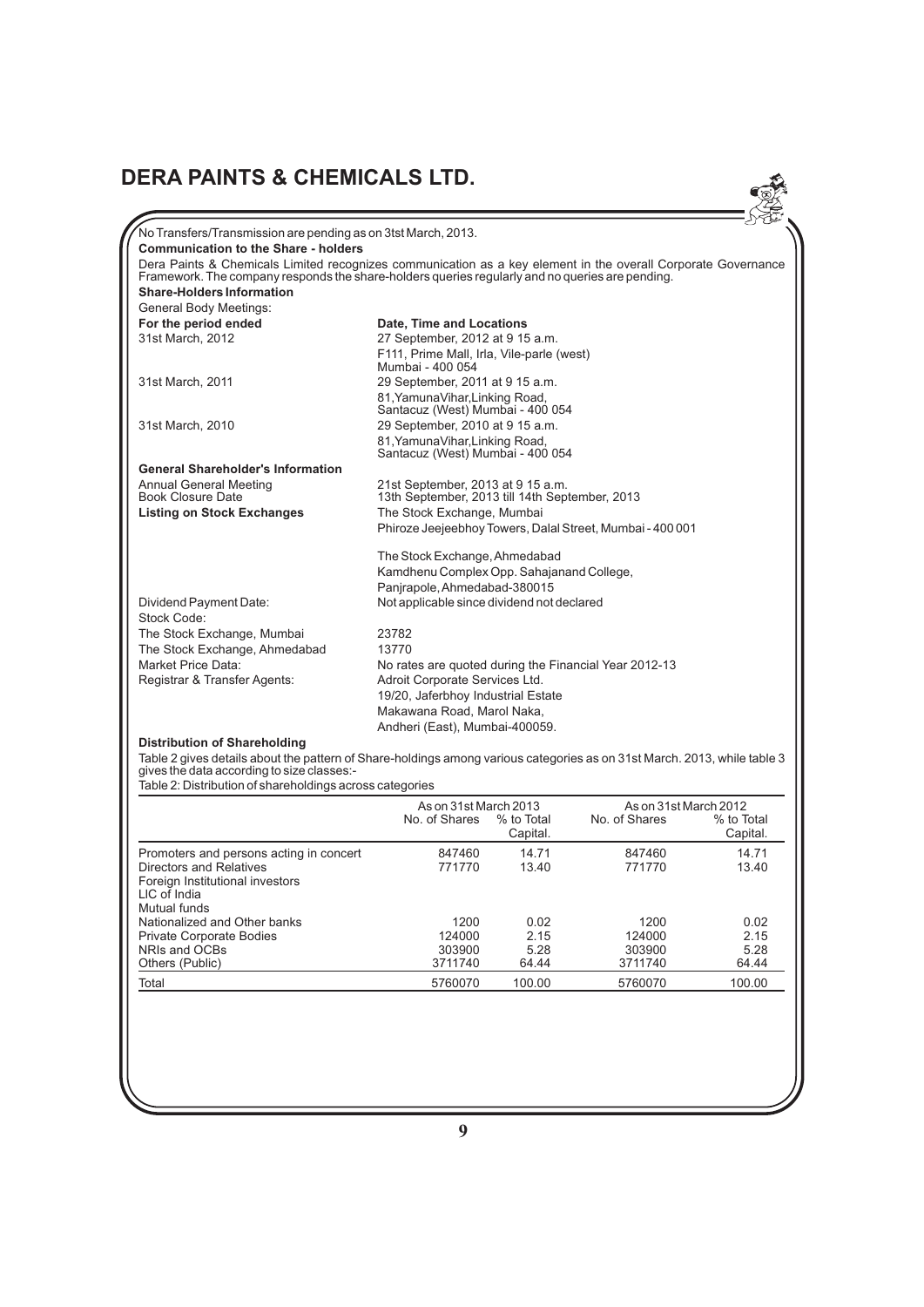| Table 3: Distribution el shareholdings according to size class as on 31st March., 2013                                                                                                                                                                                                                                                                                          |                                                                        |              |                                               |                                |
|---------------------------------------------------------------------------------------------------------------------------------------------------------------------------------------------------------------------------------------------------------------------------------------------------------------------------------------------------------------------------------|------------------------------------------------------------------------|--------------|-----------------------------------------------|--------------------------------|
| No. of Shares<br>Share Holding of Nominal Value (Rs)                                                                                                                                                                                                                                                                                                                            | Number of shareholders<br>Number                                       | $\%$         | Number                                        | Shares held<br>$\%$            |
| Up to 500                                                                                                                                                                                                                                                                                                                                                                       | 20292                                                                  | 96.39        | 2879440                                       | 49.99                          |
| 501 to 1000                                                                                                                                                                                                                                                                                                                                                                     | 518                                                                    | 2.46         | 426600                                        | 7.41                           |
| 1001 to 2000                                                                                                                                                                                                                                                                                                                                                                    | 128                                                                    | 0.61         | 191050                                        | 3.32                           |
| 2001 to 3000<br>3001 to 4000                                                                                                                                                                                                                                                                                                                                                    | 39                                                                     | 0.19         | 97400                                         | 1.69                           |
| 4001 to 5000                                                                                                                                                                                                                                                                                                                                                                    | 12<br>15                                                               | 0.06<br>0.07 | 44700<br>69700                                | 0.78<br>1.21                   |
| 5001 to 10,000                                                                                                                                                                                                                                                                                                                                                                  | 24                                                                     | 0.11         | 190200                                        | 3.30                           |
| 10,001 and above                                                                                                                                                                                                                                                                                                                                                                | 24                                                                     | 0.11         | 1860980                                       | 32.31                          |
| Total                                                                                                                                                                                                                                                                                                                                                                           |                                                                        |              |                                               | 100                            |
| <b>Dematerialization of Shares</b>                                                                                                                                                                                                                                                                                                                                              |                                                                        |              |                                               |                                |
| CDSL have approved for dematerialization of shares.                                                                                                                                                                                                                                                                                                                             |                                                                        |              |                                               |                                |
| Outstanding GDRs./ADRs,/Warrants or any<br>convertible instruments, conversions date<br>and likely impact on equity                                                                                                                                                                                                                                                             | or any Convertible instruments                                         |              | The Company has not issued GDRS/Adrs Warrants |                                |
| Address Correspondence                                                                                                                                                                                                                                                                                                                                                          | F111,1st Floor, Prime mall, Irla,<br>Vile- Parle (west), Mumbai 400056 |              |                                               |                                |
| The Members of                                                                                                                                                                                                                                                                                                                                                                  |                                                                        |              |                                               |                                |
| <b>Dera Paints &amp; Chemicals Limited</b>                                                                                                                                                                                                                                                                                                                                      |                                                                        |              |                                               |                                |
| Re: Report on Corporate Governance                                                                                                                                                                                                                                                                                                                                              |                                                                        |              |                                               |                                |
| We have reviewed be records concerning the Company's compliance of the condition of the Corporate Governance as<br>stipulated In Clause 49 of the Listing Agreement entered into, by the Company; with the Stock Exchanges of India for the<br>year ended on 31st March, 2013                                                                                                   |                                                                        |              |                                               |                                |
| The compliance of condition of Corporate Governance is the responsibility of the Management. Our examination was<br>limited to procedures and implementations thereof, adopted by the Company for ensuring the compliance of the<br>conditions of the Corporate Governance. it is neither an audit nor an expression, of opinion on the Financial Statements of<br>the Company. |                                                                        |              |                                               |                                |
| We have conducted our review on the basis of the relevant records and documents maintained by the Company and<br>furnished to us for review, and the information and explanations given to us by the Company.                                                                                                                                                                   |                                                                        |              |                                               |                                |
| Based on such a review, in our opinion, the Company has complied with the Condition of Corporate Governance, as<br>stipulated in Clause 49 of the Listing Agreement.<br>On the basis of the records maintained by the Company we state that there are no Investor Grievances pending against                                                                                    |                                                                        |              |                                               |                                |
| the Company for a period exceeding one month.<br>We further state that such compliance is neither an assurance as to the future viability of the Company, nor as to the                                                                                                                                                                                                         |                                                                        |              |                                               |                                |
| efficiency or effectiveness with which the Management has conducted the affairs of the Company.                                                                                                                                                                                                                                                                                 |                                                                        |              |                                               | For C.K. PATIL & CO.           |
|                                                                                                                                                                                                                                                                                                                                                                                 |                                                                        |              |                                               | <b>Chartered Accountants</b>   |
|                                                                                                                                                                                                                                                                                                                                                                                 |                                                                        |              |                                               | (FR No. 107803W)               |
| Place: Mumbai<br>Date: 30th May, 2013                                                                                                                                                                                                                                                                                                                                           |                                                                        |              |                                               | C.K.Patil<br><b>PROPRIETOR</b> |
|                                                                                                                                                                                                                                                                                                                                                                                 |                                                                        |              |                                               | M. No. 033243                  |
|                                                                                                                                                                                                                                                                                                                                                                                 |                                                                        |              |                                               |                                |
|                                                                                                                                                                                                                                                                                                                                                                                 |                                                                        |              |                                               |                                |
|                                                                                                                                                                                                                                                                                                                                                                                 |                                                                        |              |                                               |                                |
|                                                                                                                                                                                                                                                                                                                                                                                 |                                                                        |              |                                               |                                |
|                                                                                                                                                                                                                                                                                                                                                                                 |                                                                        |              |                                               |                                |
|                                                                                                                                                                                                                                                                                                                                                                                 |                                                                        |              |                                               |                                |
|                                                                                                                                                                                                                                                                                                                                                                                 |                                                                        |              |                                               |                                |
|                                                                                                                                                                                                                                                                                                                                                                                 |                                                                        |              |                                               |                                |
|                                                                                                                                                                                                                                                                                                                                                                                 |                                                                        |              |                                               |                                |
|                                                                                                                                                                                                                                                                                                                                                                                 |                                                                        |              |                                               |                                |
|                                                                                                                                                                                                                                                                                                                                                                                 |                                                                        |              |                                               |                                |
|                                                                                                                                                                                                                                                                                                                                                                                 |                                                                        |              |                                               |                                |

 $\frac{2}{3}$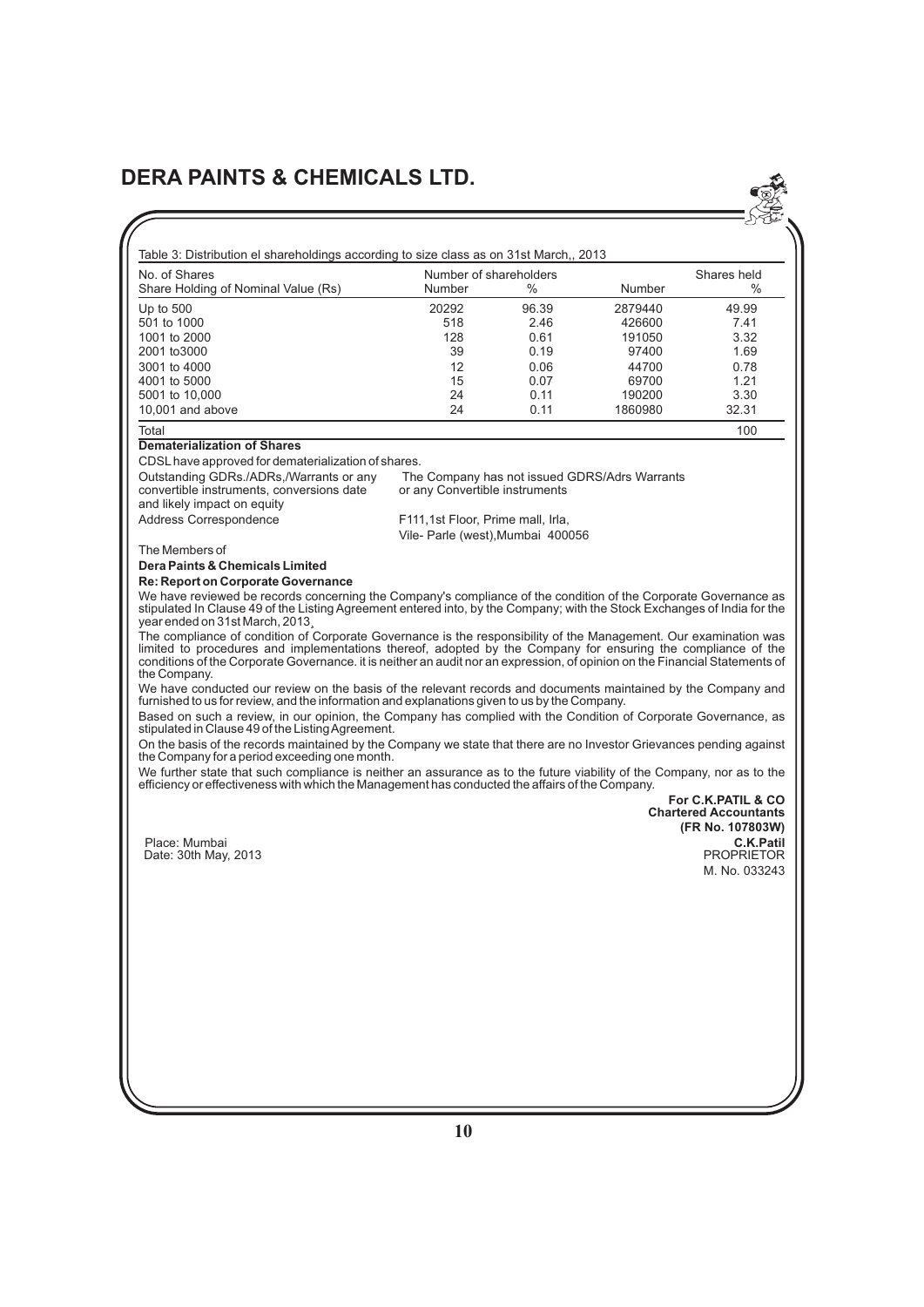## **INDEPENDENT AUDITORS' REPORT**

**The Members of Dera Paints & Chemicals Limited Mumbai**

### **Report on the Financial Statements**

We have audited the accompanying financial statements of Dera Paints & Chemicals Limited ("the Company"), which comprise the Balance Sheet as at March 31, 2013, and the Statement of Profit and Loss and Cash Flow Statement for the year then ended, and a summary of significant accounting policies and other explanatory information.

#### **Management's Responsibility for the Financial Statements**

Management is responsible for the preparation of these financial statements that give a true and fair view of the financial position, financial performance and cash flows of the Company in accordance with the Accounting Standards referred to in sub-section (3C) of section 211 of the Companies Act, 1956 ("the Act"). This responsibility includes the design, implementation and maintenance of internal control relevant to the preparation and presentation of the financial statements that give a true and fair view and are free from material misstatement, whether due to fraud or error.

#### **Auditor's Responsibility**

Our responsibility is to express an opinion on these financial statements based on our audit. We conducted our audit in accordance with the Standards on Auditing issued by the Institute of Chartered Accountants of India. Those Standards require that we comply with ethical requirements and plan and perform the audit to obtain reasonable assurance about whether the financial statements are free from material misstatement. An audit involves performing procedures to obtain audit evidence about the amounts and disclosures in the financial statements. The procedures selected depend on the auditor's judgment, including the assessment of the risks of material misstatement of the financial statements, whether due to fraud or error. In making those risk assessments, the auditor considers internal control relevant to the Company's preparation and fair presentation of the financial statements in order to design audit procedures that are appropriate in the circumstances. An audit also includes evaluating the appropriateness of accounting policies used and the reasonableness of the accounting estimates made by management, as well as evaluating the overall presentation of the financial statements. We believe that the audit evidence we have obtained is sufficient and appropriate to provide a basis for our qualified audit opinion.

#### **Basis for Qualified Opinion**

1. The Company does not have a whole time secretary as required by the provisions of section 383-A of the Companies Act, 1956 and hence has not complied with the provisions of the said section.

2. The accumulated losses as on 31st March. 2013 exceeds the Net Worth of the Company; however, the Accounts are prepared on the basis that the Company is a going concern.

#### **Qualified Opinion**

In our opinion and to the best of our information and according to the explanations given to us, except for the matters described in the Basis for Qualified Opinion paragraph, the financial statements give the information required by the Act in the manner so required and give a true and fair view in conformity with the accounting principles generally accepted in India:

In the case of the Balance Sheet, of the state of affairs of the Company as at March 31, 2013;

(b) In the case of the Statement of Profit and Loss , of the Loss for the year ended on that date; and

(c) In the case of the Cash Flow Statement, of the cash flows for the year ended on that date.

## **Report on Other Legal and Regulatory Requirements**

1. As required by the Companies (Auditor's Report) Order, 2003 ("the Order") issued by the Central Government of India in terms of sub-section (4A)of section 227 of the Act, we give in the Annexure a statement on the matters specified in paragraphs 4 and 5 of the Order.

2. As required by section 227(3) of the Act, we report that:

- a. We have obtained all the information and explanations which to the best of our knowledge and belief were necessary for the purpose of our audit;
- b. In our opinion proper books of account as required by law have been kept by the Company so far as appears from our examination of those books;
- c. The Balance Sheet, Statement of Profit and Loss, and Cash Flow Statement dealt with by this Report are in agreement with the books of account ;
- d. In our opinion, the Balance Sheet, Statement of Profit and Loss, and Cash Flow Statement comply with the Accounting Standards referred to in subsection(3C) of section 211 of the Companies Act, 1956;
- e. On the basis of written representations received from the directors as on March 31, 2013, and taken on record by the Board of Directors, none of the directors is disqualified as on March 31, 2013, from being appointed as a director in terms of clause (g) of sub-section (1) of section 274 of the Companies Act, 1956.

**For C.K.PATIL & CO** Chartered Accountants **(F. R. No. ) 107803W** Place: Mumbai C.K.Patil<br>Date: 30th May, 2013 **PROPRIETOR** M. No. 033243

## **ANNEXURE TO THE AUDITORS' REPORT**

**Date: 30th May, 2013** 

(Referred to in our Report of even date on the accounts for the year ended 31st March, 2013 of Dera Paints & Chemicals Limited. Reported on the basis of verification of records of the Company and as per the information and explanations given by the Company.)

(i) (a) The Company has maintained proper records showing full particulars, including quantitative details and situation of fixed assets.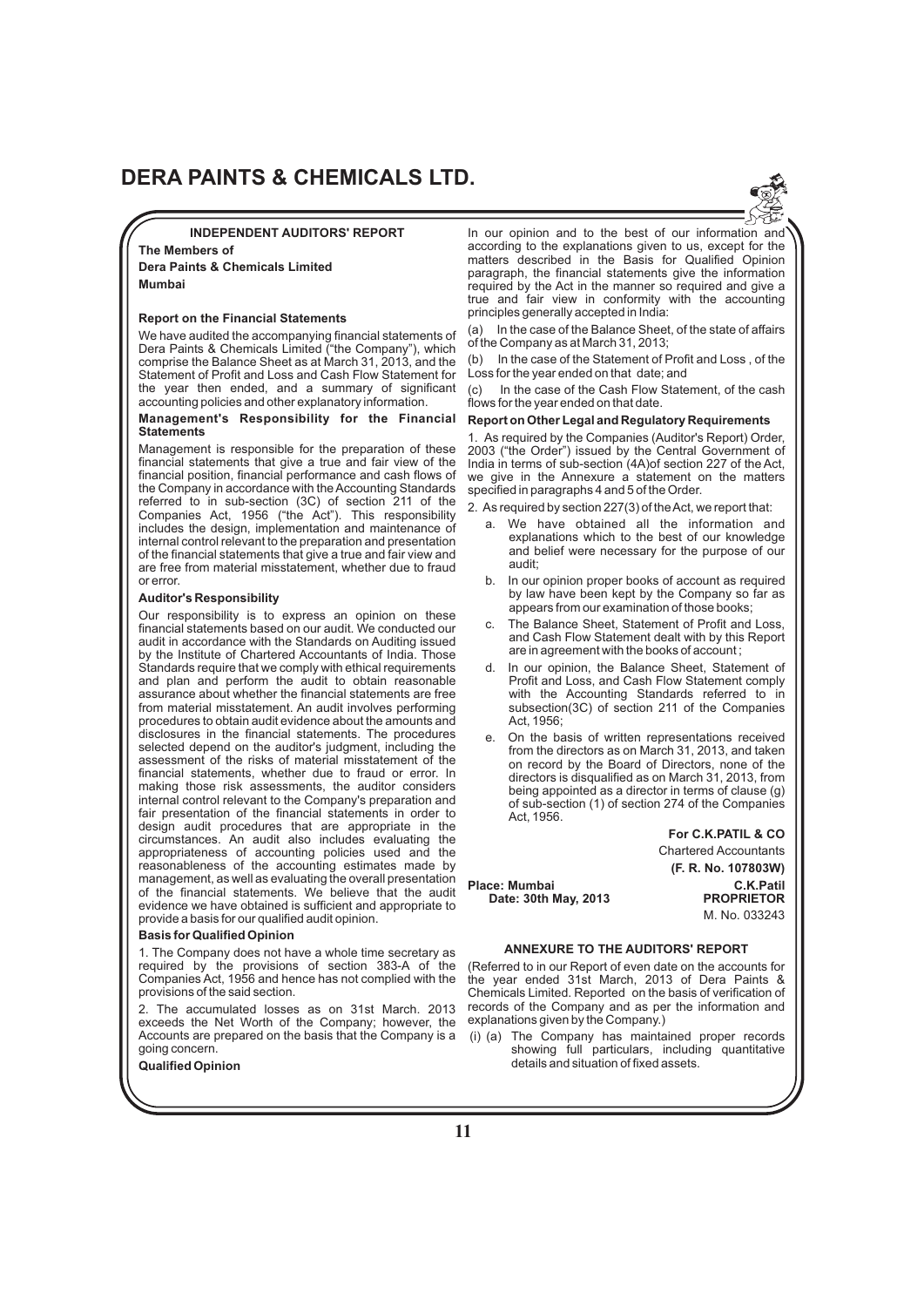- (b) These fixed assets have been physically verified by the management at reasonable intervals and we are informed that no material discrepancies were noticed on such verification.
- (c) No substantial part of fixed assets have been disposed off during the year.
- (ii) (a) Physical verification of inventory has been conducted at reasonable intervals by the management.
	- (b) The procedures of physical verification of inventory followed by the management are reasonable and adequate in relation to the size of the Company and the nature of its business.
	- (c) The Company is maintaining proper records of inventory and no material discrepancies were noticed on physical verification and the minor discrepancies observed on physical verification have been properly dealt with in the books of account.
- (iii) (a) The Company has not any granted loans to companies, firms or other parties covered in the register maintained under section 301 of the Act.
	- (b) The Company has taken unsecured loans from a director and a relative of the director covered in the register maintained under section 301 of the Act. The number of parties are 2 and the amounts<br>outstanding as on 31.03.2013 were outstanding as on  $31.03.2013$ Rs.49,31,027/-.
	- (c) The rate of interest and other terms and conditions of these loans taken by the Company, are prima facie not prejudicial to the interest of the Company.
	- (d) No principal amounts were due for repayment during the year.
	- (iv) The Company has an adequate internal control system commensurate with the size of the Company and the nature of its business, for the purchase of inventory, fixed assets and for the sale of goods and we have not observed any continuing failure to correct major weaknesses in internal control system.
	- (v) There are no contracts or arrangements referred to in Section 301 of the Companies Act, 1956 which are required to be entered in the register required to be maintained under that Section.
	- (vi) During the year the Company has not accepted any deposits from the public as defined under the provisions of sections 58A, 58AA or any other relevant provisions of the Companies Act, 1956.
	- (vii) The Company did not have an internal audit system.
	- (viii) Maintenance of cost records under clause (d) of sub-section (1) of section 209 of the Act u/s 209 has not been prescribed by the Central Government for any of the activity of the Company.
	- (ix) (a) The arrears of outstanding statutory dues as at the last day of the current financial year for a period of more than six months from the date they became payable were as under: A. Excise Duty Rs.429206/-
	- (b) There are no dues of Income tax/ Sales tax /Wealth

tax/ Service tax/ Custom duty/ Excise duty/ cess which have not been deposited on account of any dispute.

- (x) The accumulated losses as at the end of the current financial year exceeds its entire net worth and the Company has incurred cash losses during the current financial year as well as in the immediately preceding financial year.
- (xi) There are no over-dues amounts repayable to financial institution or banks.
- (xii) The Company has not granted any loans and advances on the basis of security by way of pledge of shares, debentures and other securities.
- (xiii) The Company is not a chit fund company or a nidhi/ mutual benefit fund/societies and hence the question of our reporting on the provisions of Clause 4 (xiii) of the Companies (Auditor's Report) Order 2003 does not arise.
- (xiv) The Company is not dealing or trading in shares, securities, debentures and other investments, and hence the question of our reporting on the provisions of Clause 4 (xiv) of the Companies (Auditor's Report) Order 2003 does not arise.
- (xv) The Company has not given any guarantee for loans taken by others from bank or financial institutions.
- (xvi) The Company has not availed any term loan during the year.
- (xvii) On the basis of an overall examination of the Balance Sheet of the Company, we are of the opinion that the funds raised on short-term basis have not been used for long term investment.
- (xviii) The Company has not made any preferential allotment of shares to parties and companies covered in the Register maintained under section 301 of the Companies Act, 1956.
- (xix) The Company has not issued any debentures and hence question of creation of security or charge in respect of the same does not arise.
- (xx) The Company has not raised any money by public issue during the year.
- (xxi) No fraud on or by the Company has been noticed or reported during the year.

**For C.K.PATIL & CO** Chartered Accountants

**(F.R. No. ) 107803W**

**Place: Mumbai C.K.Patil Date: 30th May, 2013** 

M. No. 033243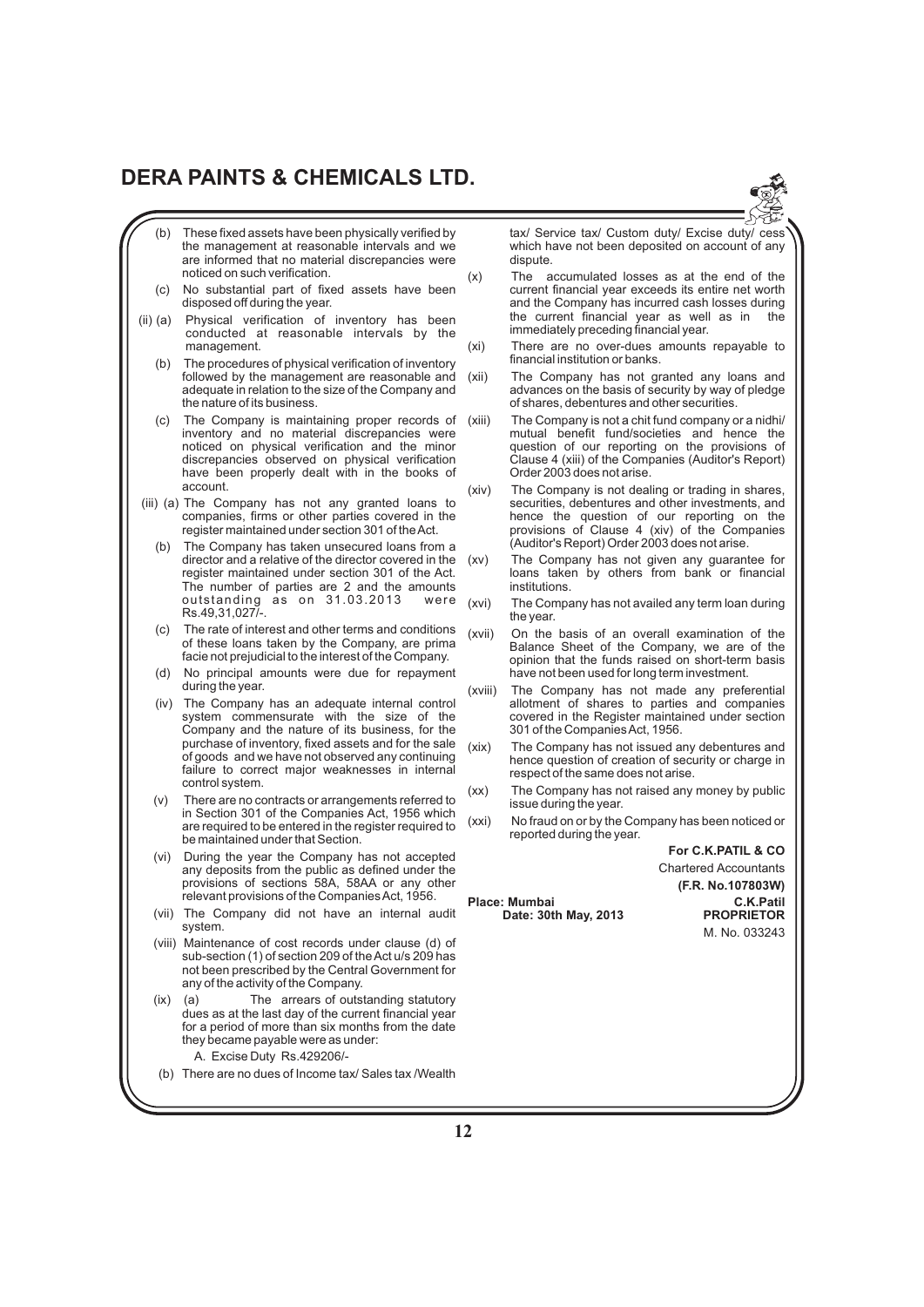|                                                                                                               |                | <b>BALANCE SHEET AS AT 31ST MARCH 2013</b> |                |                     |
|---------------------------------------------------------------------------------------------------------------|----------------|--------------------------------------------|----------------|---------------------|
|                                                                                                               | Note           |                                            | As at          | As at               |
|                                                                                                               | No.            |                                            | 31.03.2013     | 31.03.2012          |
| <b>I. EQUITY AND LIABILITIES</b>                                                                              |                |                                            | Amount (Rs.)   | Amount (Rs.)        |
| (1) Shareholder's Funds                                                                                       |                |                                            |                |                     |
| (a) Share Capital                                                                                             | 1              |                                            | 57,600,700     | 57,600,700          |
| (b) Reserves and Surplus                                                                                      | $\overline{2}$ |                                            | (87, 523, 480) | (85, 579, 017)      |
|                                                                                                               |                |                                            | (29, 922, 780) | (27, 978, 317)      |
| (2) Non-Current Liabilities                                                                                   |                |                                            |                |                     |
| (a) Long-term borrowings                                                                                      | 3              |                                            | 16,972,574     | 12,712,574          |
| (b) Deferred tax liabilities (Net)                                                                            | 4              |                                            | 36,412         | 31,776              |
| (c) Other Long term liabilities                                                                               | 5              |                                            | 27,519,438     | 27,745,082          |
|                                                                                                               |                |                                            | 44,528,424     | 40,489,432          |
| (3) Current Liabilities                                                                                       |                |                                            |                |                     |
| (a) Trade payables                                                                                            |                |                                            | 2,502,250      | 3,836,772           |
| <b>TOTAL Rs</b>                                                                                               |                |                                            | 17,107,894     | 16,347,887          |
| <b>II.Assets</b>                                                                                              |                |                                            |                |                     |
| (1) Non-current assets                                                                                        | 6              |                                            |                |                     |
| (a) Fixed assets<br>(i) Tangible assets                                                                       |                |                                            | 427,034        | 477,421             |
| (b) Non-current investments                                                                                   | 7              |                                            | 24,100         | 24,100              |
| (c) Long term loans and advances                                                                              | 8              |                                            | 7,159,411      | 7,155,663           |
| (d) Other Non Current assets                                                                                  | 9              |                                            | 4,189,108      | 4,187,908           |
|                                                                                                               |                |                                            | 11,799,653     | 11,845,092          |
| (2) Current assets                                                                                            |                |                                            |                |                     |
| (a) Trade receivables                                                                                         | 10             |                                            | 2,525,000      | 4,001,200           |
| (b) Cash and cash equivalents                                                                                 | 11             |                                            | 558,241        | 501,595             |
| (c) Short-term loans and advances                                                                             | 12             |                                            | 2,225,000      | 0                   |
|                                                                                                               |                |                                            | 5,308,241      | 4,502,795           |
| <b>TOTAL Rs.</b>                                                                                              |                |                                            | 17,107,894     | 16,347,887          |
| <b>Significant Accounting Policies</b>                                                                        |                |                                            |                |                     |
| & Additional Notes                                                                                            | 17             |                                            |                |                     |
| Notes referred to above farm an integral part of the financial statements,<br>As per our report of even date. |                |                                            |                |                     |
| For C.K. PATIL & CO.                                                                                          |                |                                            |                |                     |
| <b>Chartered Accountants</b>                                                                                  |                |                                            |                |                     |
|                                                                                                               |                | For and on behalf of the Board             |                |                     |
| <b>C.K.PATIL</b>                                                                                              |                | Kumar V. Shah                              |                | <b>H.A.Salunkhe</b> |
| Proprietor                                                                                                    |                | Chairman & Managing Director               | Director       |                     |
| M.No:033243                                                                                                   |                |                                            |                |                     |
| Place: Mumbai                                                                                                 |                |                                            |                |                     |
| Dated: 30th May 2013                                                                                          |                |                                            |                |                     |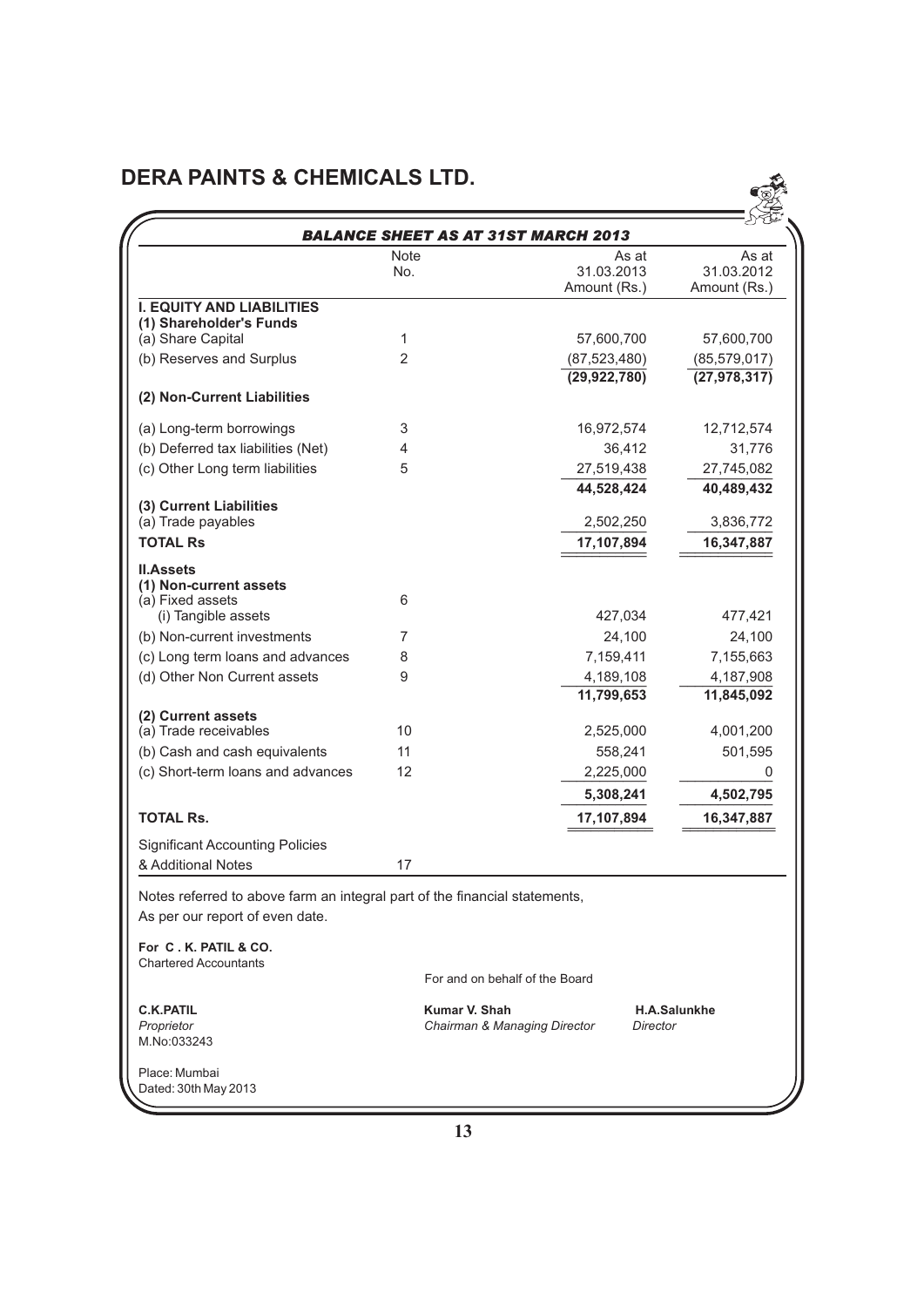|                                                                                                               | <b>Note</b> |                                |                            | As at    | As at                      |
|---------------------------------------------------------------------------------------------------------------|-------------|--------------------------------|----------------------------|----------|----------------------------|
|                                                                                                               | No.         |                                | 31.03.2013<br>Amount (Rs.) |          | 31.03.2012<br>Amount (Rs.) |
| <b>INCOME:</b>                                                                                                |             |                                |                            |          |                            |
| I. Revenue from Operations                                                                                    | 13          |                                | 2,525,000                  |          | 3,900,200                  |
| II. Other Income                                                                                              | 14          |                                | 37,479                     |          | 265,189                    |
| III. Total Revenue                                                                                            |             |                                | 2,562,479                  |          | 4,165,389                  |
| IV. Expenses                                                                                                  |             |                                |                            |          |                            |
| Purchases of Stock in Trade                                                                                   | 15          |                                | 2,448,250                  |          | 3,793,300                  |
| Employee's / Director's Salary                                                                                |             |                                | 125,000                    |          | 90,000                     |
| Depreciation<br><b>Other Expenses</b>                                                                         | 6<br>16     |                                | 50,387                     |          | 49,579                     |
|                                                                                                               |             |                                | 478,669                    |          | 264,523                    |
|                                                                                                               |             |                                | 3,102,306                  |          | 4,197,402                  |
| Loss before Extraordinary item & tax<br><b>Extraordinary item</b>                                             |             |                                | (539, 827)                 |          | (32,013)                   |
| Excess income tax provision w/back                                                                            |             |                                |                            | 0        | 2,083,581                  |
| Profit/(Loss) before tax<br><b>Tax Expenses</b>                                                               |             |                                | (539, 827)                 |          | 2,051,568                  |
| Deferred Tax                                                                                                  |             |                                | (4,636)                    |          | (31, 776)                  |
| Net Profit (Loss) for the year                                                                                |             |                                | $-544,463$                 |          | 2,019,792                  |
| <b>Basic/Diluted EPS</b>                                                                                      |             |                                |                            | $-0.09$  | 0.35                       |
| <b>Significant Accounting Policies</b>                                                                        |             |                                |                            |          |                            |
| & Additional Notes                                                                                            | 17          |                                |                            |          |                            |
| Notes referred to above farm an integral part of the financial statements,<br>As per our report of even date. |             |                                |                            |          |                            |
| For C.K. PATIL & CO.                                                                                          |             |                                |                            |          |                            |
| <b>Chartered Accountants</b>                                                                                  |             | For and on behalf of the Board |                            |          |                            |
| <b>C.K.PATIL</b>                                                                                              |             | Kumar V. Shah                  |                            |          | <b>H.A.Salunkhe</b>        |
| Proprieotor                                                                                                   |             | Chairman & Managing Director   |                            | Director |                            |
| M.No:033243                                                                                                   |             |                                |                            |          |                            |
| Place: Mumbai                                                                                                 |             |                                |                            |          |                            |
| Dated: 30th May 2013                                                                                          |             |                                |                            |          |                            |
|                                                                                                               |             |                                |                            |          |                            |
|                                                                                                               |             |                                |                            |          |                            |
|                                                                                                               |             |                                |                            |          |                            |
|                                                                                                               |             |                                |                            |          |                            |
|                                                                                                               |             |                                |                            |          |                            |
|                                                                                                               |             |                                |                            |          |                            |
|                                                                                                               |             |                                |                            |          |                            |
|                                                                                                               |             |                                |                            |          |                            |

爱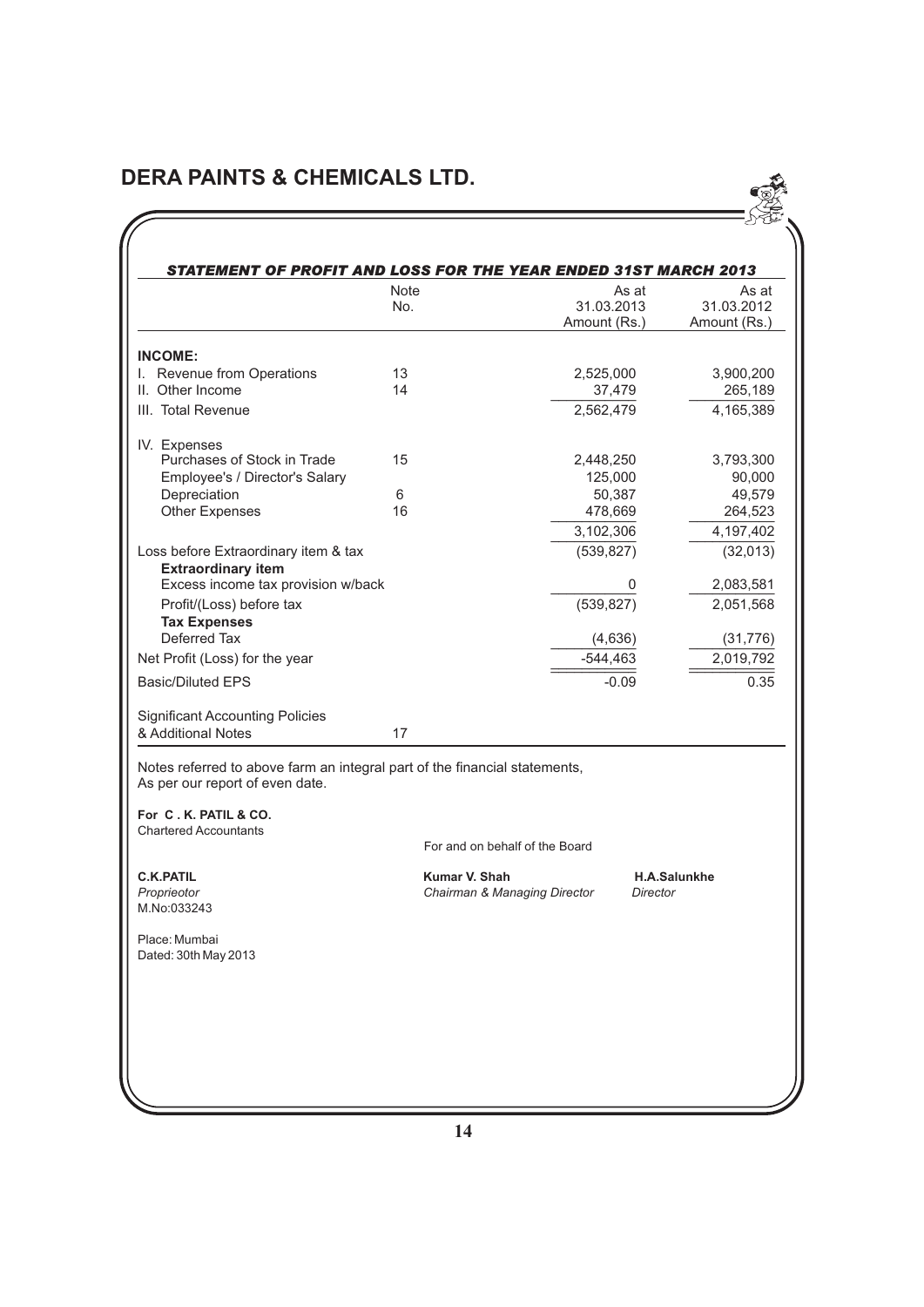| <b>CASH FLOW STATEMENT FOR THE YEAR ENDED 31ST MARCH, 2013</b> |                                |                                |                          |
|----------------------------------------------------------------|--------------------------------|--------------------------------|--------------------------|
| Particulars                                                    |                                | <b>Current Year</b><br>2012-13 | Previous Year<br>2011-12 |
|                                                                |                                | <b>Rupees</b>                  | <b>Rupees</b>            |
| <b>CASH FLOW FROM OPERATING ACTIVITIES</b><br>A                |                                |                                |                          |
| Net Profit Before Tax                                          |                                | (539, 827)                     | 2,051,568                |
| Adjusted for:<br>Depreciation                                  |                                | 50,387                         | 49,579                   |
| Interest Income                                                |                                | (37, 479)                      | (93, 205)                |
| Operating Profit before Working Capital Changes                |                                | (526, 919)                     | (2,007,942)              |
| Adjusted for:                                                  |                                |                                |                          |
| <b>Trade Receivables</b>                                       |                                | 1,475,000                      | (4,201,200)              |
| Loans & Advances                                               |                                | (2,228,748)                    | 1,610,311                |
| <b>Trade Payables</b>                                          |                                | (1,560,166)                    | 1,354,704                |
| Cash generated from/(used in) Operations                       |                                | (2,840,833)                    | 771,757                  |
| в<br><b>CASH FLOW FROM INVESTING ACTIVITIES</b>                |                                |                                |                          |
| Interest Income                                                |                                | 37,479                         | 93,205                   |
| Fixed Assets purchased                                         |                                |                                | (17,000)                 |
| Cash generated from/(used in) Investing Activity               |                                | 37,479                         | 76,205                   |
|                                                                |                                |                                |                          |
| $\mathbf{C}$<br><b>CASH FLOW FROM FINANCING ACTIVITIES</b>     |                                |                                |                          |
| Acceptance/(Repayment) of Borrowings                           |                                | 2,860,000                      | (1, 150, 000)            |
| Cash generated from/(used in) Financing Activity               |                                | 2,860,000                      | (1, 150, 000)            |
|                                                                |                                |                                |                          |
| Net Increase/(Decrease) in Cash & Cash equivalents             |                                | 56,646                         | (302, 038)               |
| Cash & Cash equivalents at beginning of the year               |                                | 501,595                        | 803,633                  |
| Cash & Cash equivalents at end of the year                     |                                | 558,241                        | 501,595                  |
|                                                                |                                |                                |                          |
| As per our report of even date.                                |                                |                                |                          |
| For C.K. PATIL & CO.                                           |                                |                                |                          |
| <b>Chartered Accountants</b>                                   | For and on behalf of the Board |                                |                          |
|                                                                |                                |                                |                          |
| <b>C.K.PATIL</b>                                               | Kumar V. Shah                  |                                | <b>H.A.Salunkhe</b>      |
| <b>PROPRITOR</b>                                               | Chairman & Managing Director   | Director                       |                          |
| M.No:033243                                                    |                                |                                |                          |
| Place: Mumbai<br>Dated: 30th May 2013                          |                                |                                |                          |
|                                                                |                                |                                |                          |
|                                                                |                                |                                |                          |
|                                                                |                                |                                |                          |
|                                                                |                                |                                |                          |
|                                                                |                                |                                |                          |
|                                                                |                                |                                |                          |
|                                                                |                                |                                |                          |
|                                                                |                                |                                |                          |
|                                                                |                                |                                |                          |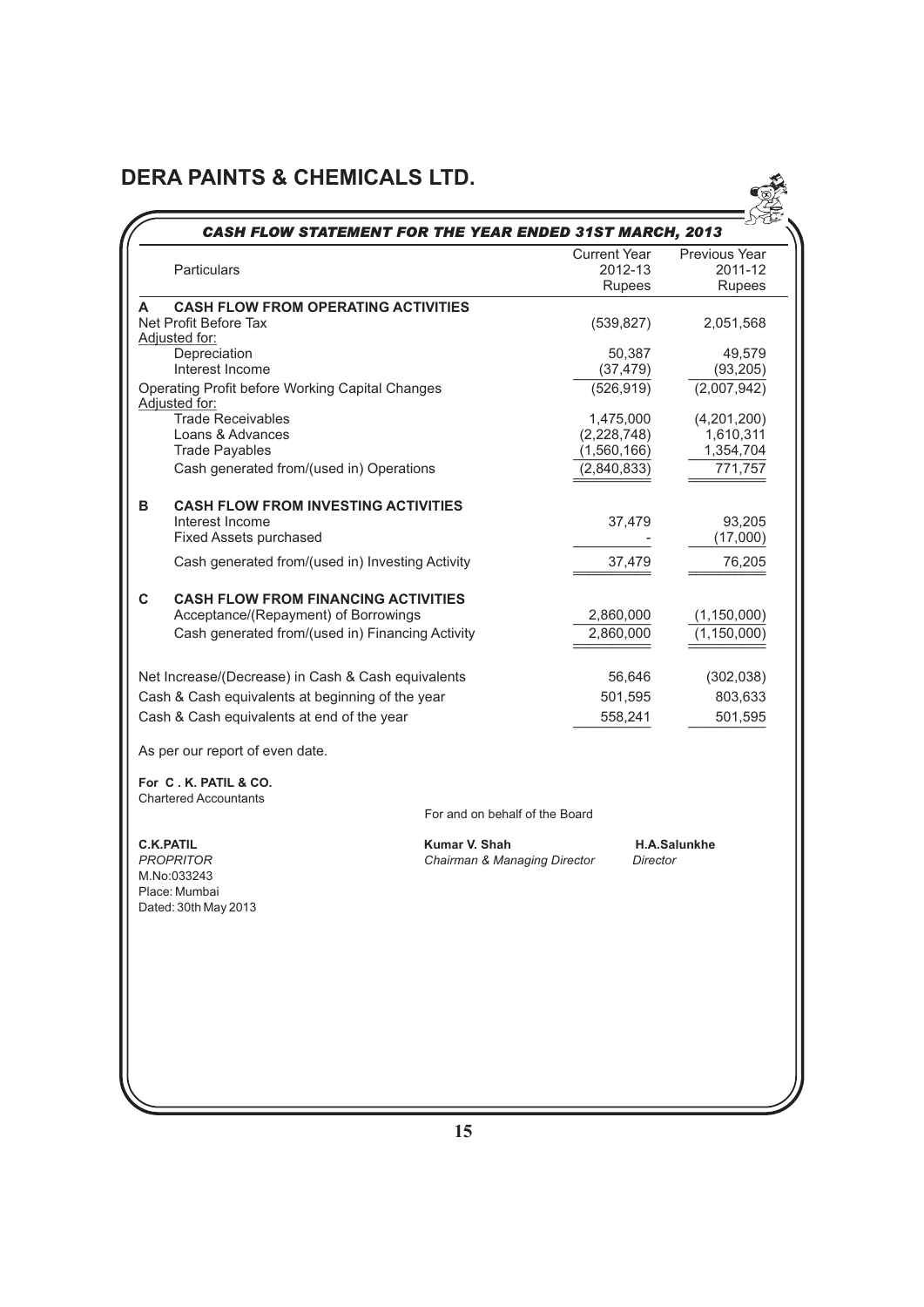|                                                                                                                                                                                                                                                       |                     | <b>AS AT</b><br>31.03.2013<br>Rs. | AS A<br>31.03.2012<br>Rs. |
|-------------------------------------------------------------------------------------------------------------------------------------------------------------------------------------------------------------------------------------------------------|---------------------|-----------------------------------|---------------------------|
| <b>NOTE NO. 1</b>                                                                                                                                                                                                                                     |                     |                                   |                           |
| <b>SHARE CAPITAL</b>                                                                                                                                                                                                                                  |                     |                                   |                           |
| <b>AUTHORISED</b>                                                                                                                                                                                                                                     |                     |                                   |                           |
| 70,00,000 Equity, Shares of Rs. 10/- each                                                                                                                                                                                                             |                     | 70,000,000                        | 70,000,000                |
| <b>ISSUED SUBSCRIBED &amp; PAID UP</b><br>57,60,070 (P.Y. 57,60,070) Equity Shares of Rs.10/- each                                                                                                                                                    |                     |                                   |                           |
| fully paid up.                                                                                                                                                                                                                                        |                     |                                   |                           |
| <b>TOTAL Rs.</b>                                                                                                                                                                                                                                      |                     | 57,600,700                        | 57,600,700                |
| Terms/rights attached to equity shares<br>The company has only one class of equity shares having a face value of<br>Rs.10 per share. Each holder of equity shares is entitled to one vote per share.                                                  |                     |                                   |                           |
| Terms/rights attached to equity shares<br>The company has only one class of equity shares having a face value of Rs.10 per share. Each holder<br>of equity shares is entitled to one vote per share.                                                  |                     |                                   |                           |
|                                                                                                                                                                                                                                                       |                     |                                   |                           |
| Details of shareholder holding more than 5% shares in the company                                                                                                                                                                                     |                     |                                   |                           |
| (For 2012-13 and 2011-12)<br>Name of Shareholder                                                                                                                                                                                                      | <b>No of Shares</b> |                                   | % of Holding              |
| Kumar Vasantlal Shah<br>1                                                                                                                                                                                                                             | 847360              |                                   | 14.71                     |
| $\overline{2}$<br>Deepa Kumar Shah                                                                                                                                                                                                                    | 562710              |                                   | 9.77                      |
| <b>Total</b>                                                                                                                                                                                                                                          | 1410070             |                                   | 24.48                     |
| As per records of the company, including its register of shareholders/members and other declarations<br>received from shareholders regarding beneficial interest, the above shareholding represents both legal<br>and beneficial ownership of shares. |                     |                                   |                           |
| <b>NOTE NO. 2</b><br><b>RESERVES &amp; SURPLUS</b>                                                                                                                                                                                                    |                     |                                   |                           |
| 1. Capital Reserve                                                                                                                                                                                                                                    |                     |                                   |                           |
| Balance as per last BalanceSheet                                                                                                                                                                                                                      |                     | 39,801,754                        | 39,801,754                |
| Less: Loan from SICOM w/back reversed                                                                                                                                                                                                                 |                     | 1,400,000                         | 0                         |
| <b>Closing Balance</b>                                                                                                                                                                                                                                |                     | 38,401,754                        | 39,801,754                |
| 2. Investment Allowance Reserve                                                                                                                                                                                                                       |                     |                                   |                           |
| Balance as per last Balance Sheet                                                                                                                                                                                                                     |                     | 31.444                            | 31,444                    |
| 3. General Reserve                                                                                                                                                                                                                                    |                     |                                   |                           |
| Balance as per last Balance Sheet                                                                                                                                                                                                                     |                     | 45,000                            | 45,000                    |
| 4. State Subsidy.<br>Balance as per last Balance Sheet                                                                                                                                                                                                |                     | 3,000,000                         | 3,000,000                 |
|                                                                                                                                                                                                                                                       |                     |                                   |                           |
|                                                                                                                                                                                                                                                       |                     |                                   |                           |
|                                                                                                                                                                                                                                                       |                     | (128, 457, 215)(130, 477, 007)    |                           |
|                                                                                                                                                                                                                                                       |                     | (544, 463)                        | 2,019,792                 |
| 5. Surplus/(Deficit) in the statement of profit and loss<br>Opening Balance<br>Add: Profit/(loss) for the year<br><b>Closing Balance</b>                                                                                                              |                     | (129,001,678)(128,457,215)        |                           |
| <b>TOTAL Rs.</b>                                                                                                                                                                                                                                      |                     | (87,523,480) (85,579,017)         |                           |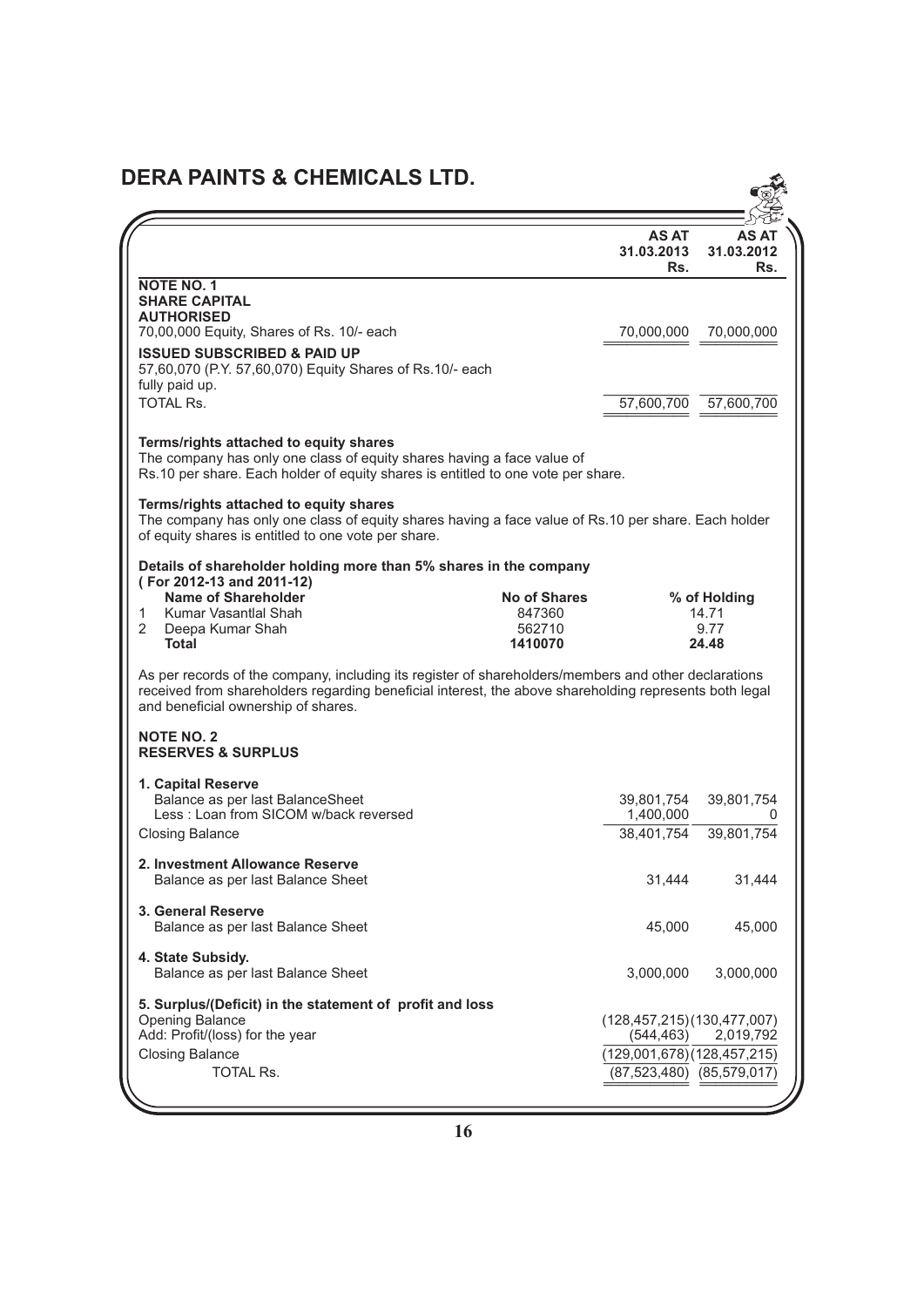|                                                                                                                                                                                                                                                                                                                                                                                                           |                     |                    |                     |                     |                     | 31.03.2013          | <b>AS AT</b><br>Rs. | AS A1<br>31.03.2012<br>Rs. |
|-----------------------------------------------------------------------------------------------------------------------------------------------------------------------------------------------------------------------------------------------------------------------------------------------------------------------------------------------------------------------------------------------------------|---------------------|--------------------|---------------------|---------------------|---------------------|---------------------|---------------------|----------------------------|
| <b>NOTE NO. 3</b><br><b>LONG TERM BORROWINGS</b>                                                                                                                                                                                                                                                                                                                                                          |                     |                    |                     |                     |                     |                     |                     |                            |
| (Unsecured)<br>From Director and his Relative<br>From Company<br>From SICOM                                                                                                                                                                                                                                                                                                                               |                     |                    |                     |                     |                     | 4,931,027           | 495,702<br>700.000  | 1,371,027<br>495,702       |
| Sales Tax Defferal Liability<br>(Above loans payable after 2 years on demand. Rate of interest NIL)                                                                                                                                                                                                                                                                                                       |                     |                    |                     |                     |                     | 10,845,845          |                     | 10,845,845                 |
| <b>TOTAL Rs.</b>                                                                                                                                                                                                                                                                                                                                                                                          |                     |                    |                     |                     |                     | 16,972,574          |                     | 12,712,574                 |
| <b>NOTE NO. 4</b><br><b>DEFERRED TAX LIABILITY</b><br><b>On Account of Depreciation</b>                                                                                                                                                                                                                                                                                                                   |                     |                    |                     |                     |                     |                     | 36,412              | 31,776                     |
| <b>NOTE NO. 5</b><br><b>OTHER LONG TERM LIABILITIES</b><br><b>Trade Payables</b><br>Duties & Taxes                                                                                                                                                                                                                                                                                                        |                     |                    |                     |                     |                     | 27,090,232          | 429,206             | 27,315,876<br>429,206      |
|                                                                                                                                                                                                                                                                                                                                                                                                           |                     |                    |                     |                     |                     | 27,519,438          |                     | 27,745,082                 |
| <b>NOTE NO. 6</b>                                                                                                                                                                                                                                                                                                                                                                                         |                     |                    |                     |                     |                     |                     |                     |                            |
| FIXED ASSETS AS AT 31ST MARCH, 2013                                                                                                                                                                                                                                                                                                                                                                       |                     | <b>GROSS BLOCK</b> |                     | <b>DEPRECIATION</b> |                     |                     | <b>NET BLOCK</b>    |                            |
| <b>ASSETS</b>                                                                                                                                                                                                                                                                                                                                                                                             | AS ON<br>31.03.2012 | <b>ADDITIONS</b>   | AS ON<br>31.03.2013 | AS ON<br>31.03.2012 | <b>FOR THE YEAR</b> | AS ON<br>31.03.2013 | AS ON<br>31.03.2013 | AS ON<br>31.03.2012        |
| OFFICE EQUIPMENT                                                                                                                                                                                                                                                                                                                                                                                          | 87,000              |                    | 87,000              | 3,325               | 4.133               | 7,458               | 79,542              | 83,675                     |
| <b>COMPUTER</b>                                                                                                                                                                                                                                                                                                                                                                                           | 90,000              |                    | 90,000              | 14,589              | 14,589              | 29,178              | 60,822              | 75,411                     |
| <b>FURNITURE &amp; FIXTURE</b>                                                                                                                                                                                                                                                                                                                                                                            | 50,000              |                    | 50,000              | 3,165               | 3,165               | 6,330               | 43,670              | 46,835                     |
| <b>MOTORCAR</b>                                                                                                                                                                                                                                                                                                                                                                                           | 3,00,000            |                    | 3,00,000            | 28,500              | 28,500              | 57,000              | 243,000             | 271,500                    |
|                                                                                                                                                                                                                                                                                                                                                                                                           |                     | $\mathbf{0}$       |                     |                     |                     |                     |                     |                            |
|                                                                                                                                                                                                                                                                                                                                                                                                           | 527,000             |                    | 527,000             | 49,579              | 50,387              | 99,966              | 427,034             | 477,421                    |
|                                                                                                                                                                                                                                                                                                                                                                                                           | 510,000             | 17,000             | 527,000             | ÷.                  | 49,579              | 49,579              | 477,421             |                            |
|                                                                                                                                                                                                                                                                                                                                                                                                           |                     |                    |                     |                     |                     |                     | 24,100<br>24,100    |                            |
|                                                                                                                                                                                                                                                                                                                                                                                                           |                     |                    |                     |                     |                     |                     |                     |                            |
|                                                                                                                                                                                                                                                                                                                                                                                                           |                     |                    |                     |                     |                     |                     | 50,000              | 24,100<br>24,100<br>50,000 |
| <b>TOTAL</b><br>PREVIOUS YEAR<br><b>NOTE NO. 7</b><br><b>NON CURRENT INVESTMENTS</b><br>NON TRADE-UNQUOTED<br>Investment in Equity Instrument<br>2,410 Equity Shares of New India Co-op. Bank Ltd. of<br>Rs.10/- each fully paid up.<br><b>NOTE NO. 8</b><br><b>LONG TERM LOANS AND ADVANCES</b><br>(Unsecured, considered good)<br>Office Deposit paid<br>Advances to other parties<br>Advance Tax & TDS |                     |                    |                     |                     |                     | 7,053,704           | 55,707              | 7,053,704<br>51,959        |
|                                                                                                                                                                                                                                                                                                                                                                                                           |                     |                    |                     |                     |                     | 7,159,411           |                     | 7,155,663                  |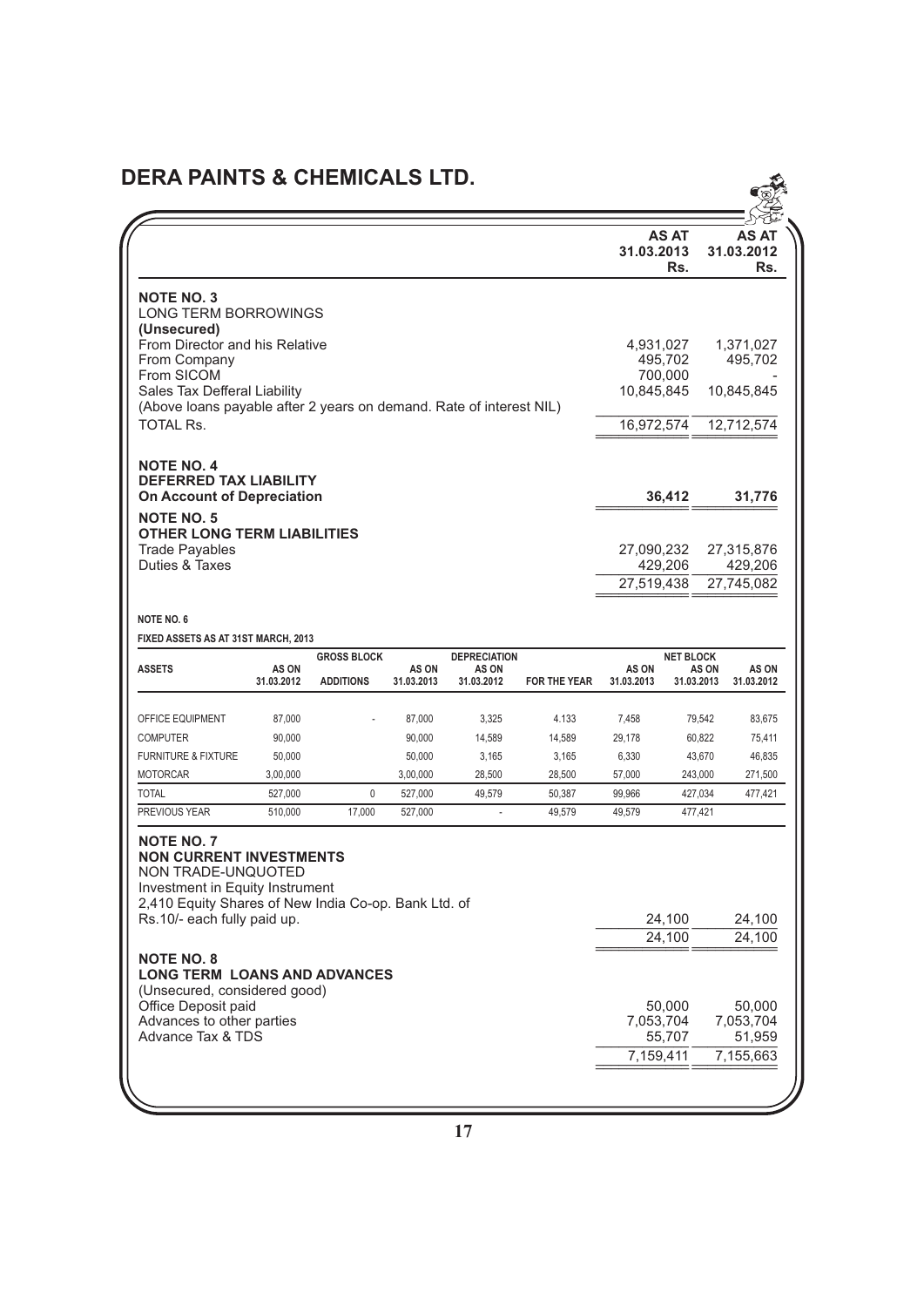|                                                            | <b>AS AT</b><br>31.03.2013<br>Rs. | AS A1<br>31.03.2012<br>Rs. |
|------------------------------------------------------------|-----------------------------------|----------------------------|
| <b>NOTE NO. 9</b><br><b>OTHER NON CURRENT ASSETS</b>       |                                   |                            |
| (Unsecured, considered good)                               |                                   |                            |
| Long Term Trade Receivables                                | 4,189,108                         | 4,187,908                  |
| <b>NOTE NO. 10</b>                                         |                                   |                            |
| <b>TRADE RECEIVABLES</b><br>(Unsecured, considered good)   |                                   |                            |
| Outstanding for a period exceeding six months.             | 0                                 | 0                          |
| <b>Others</b>                                              | 2,525,000                         | 4,001,200                  |
|                                                            | 2,525,000                         | 4,001,200                  |
| NOTE NO. 11                                                |                                   |                            |
| <b>CASH &amp; CASH EQUIVALENTS</b>                         |                                   |                            |
| Cash In Hand                                               | 513,511                           | 430,011                    |
| <b>Balance with Bank</b>                                   |                                   |                            |
| a) In Current Accounts                                     | 44,730<br>558,241                 | 71,584                     |
|                                                            |                                   | 501,595                    |
| <b>NOTE NO. 12</b><br><b>SHORT TERM LOANS AND ADVANCES</b> |                                   |                            |
| (Unsecured and considered good.),                          |                                   |                            |
| Advances to other parties                                  | 2,225,000                         | 0                          |
| <b>NOTE NO. 13</b>                                         |                                   |                            |
| <b>REVENUE FROM OPERATIONS</b>                             |                                   |                            |
| Sale of Products- Chemicals                                | 2,525,000                         | 3,900,200                  |
| <b>NOTE NO. 14</b>                                         |                                   |                            |
| <b>OTHER INCOME</b>                                        |                                   |                            |
| Interest Income                                            | 37,479                            | 93,205                     |
| Miscellaneous Income                                       |                                   | 171,984                    |
|                                                            | 37,479                            | 265,189                    |
| <b>NOTE NO. 15</b>                                         |                                   |                            |
| PURCHASES OF STOCK IN TRADE                                |                                   |                            |
| <b>Purchases- Chemicals</b>                                | 2,448,250                         | 3,793,300                  |
| <b>NOTE NO. 16</b>                                         |                                   |                            |
| <b>OTHER EXPENSES</b><br><b>Administrative Expenses</b>    |                                   |                            |
| Rent                                                       | 132,000                           | 5,500                      |
| Professional & Legal Fees                                  | 70,000                            | 25,000                     |
| Postage, Telegram & Telephone                              | 126,273                           | 44,561                     |
| <b>Bank Charges</b>                                        | 959                               | 480                        |
| Printing & Stationary<br>Conveyance                        | 50,500<br>10,000                  | 41,800<br>8,500            |
| <b>Listing Fees</b>                                        | 20,787                            | 74,710                     |
| <b>Registrar Fees</b>                                      | 28,000                            | 26,472                     |
| <b>Office Expenses</b>                                     | 25,500                            | 27,500                     |
| Electricity                                                | 4,650                             |                            |
| <b>Auditors Remuneration</b><br><b>Audit Fees</b>          | 10,000                            | 10,000                     |
|                                                            | 478,669                           | 264,523                    |
|                                                            |                                   |                            |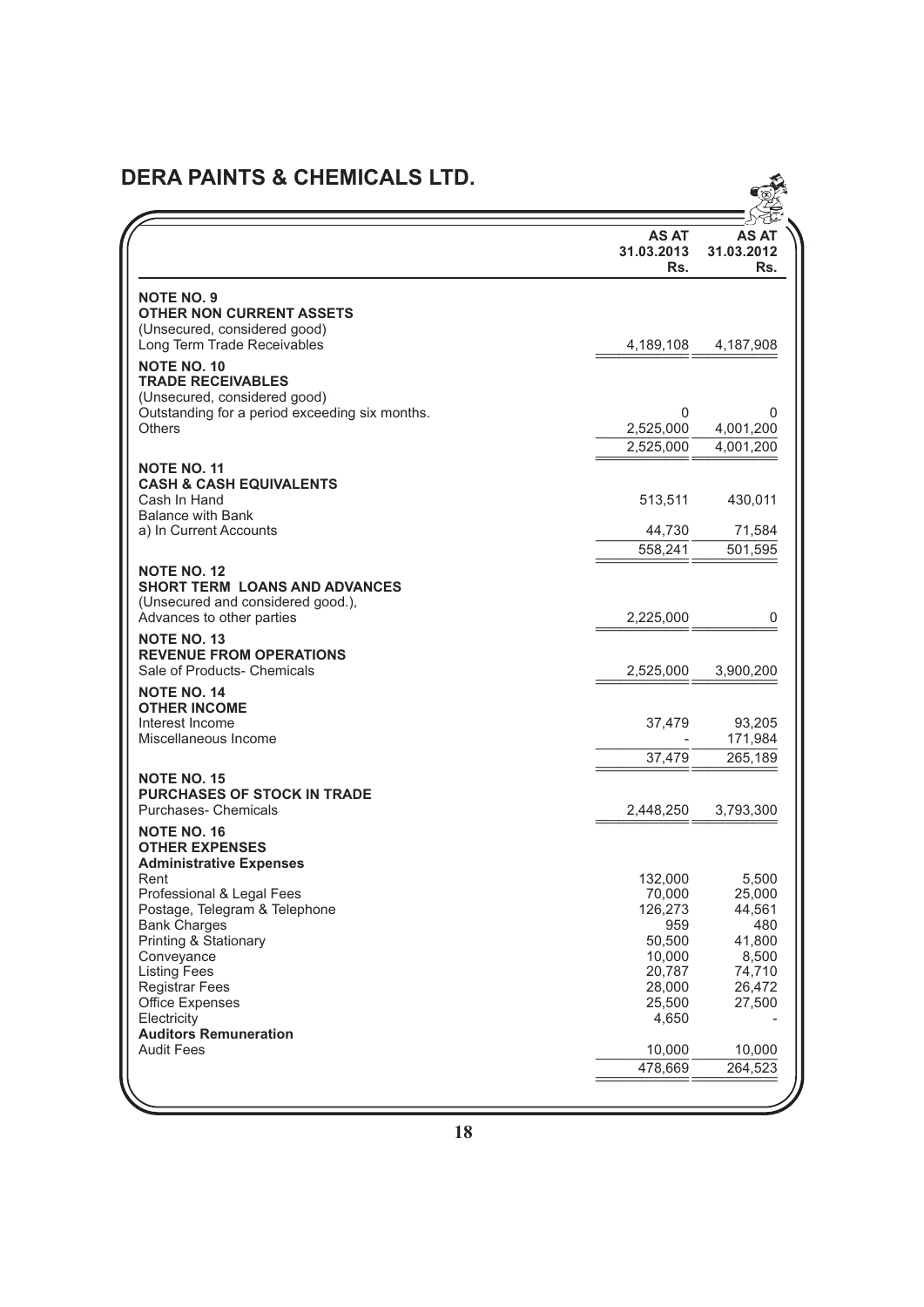## **NOTE NO. 17**

**SIGNIFICANT ACCOUNTING POLICIES AND ADDITIONAL NOTES TO THE FINACIAL STATEMENTS FOR THE YEAR ENDED 31ST MARCH. 2013.**

### **1. SIGNIFICANT ACCOUNTING POLICIES**

- a) Basis of Preparation: The financial statements of the Company have been prepared in accordance with generally accepted accounting principles in India. The company has prepared these financial statements to comply in all material respects with the accounting standards notified under the Companies(Accounting Standards) Rules 2006(as amended) and the relevant provisions of the Companies Act, 1956.. The financial statements have been prepared on an accrual basis and under the historical cost convention.
- b) Sales: The figures of sales are inclusive of sales tax and excise duty.
- c) Depreciation: Depreciation on Fixed Assets has been provided on Straight Line Method at rates prescribed in Schedule XIV to the Companies Act, 1956.
- d) Valuation of Stocks: Stock-in-Trade are valued at lower of cost or net realizable value.
- e) Investment; Investments of the Company, being non current investments, are stated at cost.
- f) Taxes on Income : Tax expenses comprises of current and deferred tax. Provision for Current tax is made based on the liability computed in accordance with the Indian Income Tax Act, 1961.The tax rates and tax laws used to compute the tax liability are those that are enacted or substantively enacted at the reporting date. Deferred tax is recognized on the basis of timing differences arising between the taxable income and accounting income computed using the tax rates and the laws that have been enacted or substantively enacted as of the balance sheet date. Deferred tax assets are recognized only if there is a virtual certainty that they will be realized and reviewed for the appropriateness of their carrying values at each balance sheet date.
- g) Cash flows Statement : Cash flows are reported using the indirect method, whereby profit/(loss) loss before extraordinary items and tax is adjusted for the effects of transactions of non-cash nature and any deferrals or accruals of past or future cash receipts or payments. The cash flows from operating, investing and financing activities of the company are segregated based on the available information.
- h) Earning Per Share : Basic earnings per share is computed by dividing the profit/(loss) after tax (including post tax effect of extraordinary items if any) by the weighted average number of equity shares outstanding during the year.
- i) Provisions, Contingent Liabilities and Contingent Assets: Provisions involving substantial degree of estimation in measurement are recognized when there is a present obligation as a result of past events and it is probable that there will be an outflow of resources. Contingent Liabilities are not recognized but are disclosed in the notes after careful evaluation of facts and legal aspects of the matter involved. Contingent Assets are not recognized. Provisions, Contingent Liabilities and Contingent Assets are reviewed at each Balance Sheet date.
- j) Impairment of Assets: The carrying amounts of assets are reviewed at each Balance Sheet date, if there is any indication of impairment based on internal/external factors. An asset is treated as impaired when the carrying cost of the assets exceeds its recoverable value. An impairment loss, if any, is charged to Profit and Loss Account in the year in which an asset is identified as impaired. Reversal of impairment losses recognized in prior years is recorded when there is an indication that the impairment losses recognized for the assets no longer exist or have decreased.
- 2. The debit and credit balances of the Parties including debtors, creditors and loans & advances are subject to confirmation from them.
- 3. The Company does not have a whole time secretary as required by the provisions of section 383-Aof the Companies Act, 1956.
- 4. As per the information available with the Company, there are no principal and/or interest amounts payable to the Suppliers under the Micro Small and Medium Enterprises Development Act,2006 at the close of the financial year.
- 5. Contingent liabilities/assets not provided for in the accounts:
	- a) Claim of SICOM for recovery of loans with interest Rs. NIL ( Previous year-Rs. 227 lacs) which was disputed by the Company.
	- b) The matter relating to grant of eligible benefits from the Eligible Certificate issued by Maharashtra State Government (SICOM) is pending before the Hon'ble Supreme Court of India which is admitted in Company's favour and if the final order comes in Company's favour then Company will be entitled to claim various benefits/damages/losses/Interest from the Maharashtra State Government (SICOM) which is estimated at around Rs. 23.60 crores (Previous year Rs. 20 crores).
- 6. The accumulated losses as on 31st March. 2013 exceeds the Net Worth of the Company; however, the Accounts are prepared on the basis that the Company is a going concern.
- 7. In the opinion of the Board the Current Assets, Loans & Advances are approximately of the value stated. if realized in the ordinary course of business. The provisions for all known liabilities are adequate and not in excess of amounts reasonably necessary. No personal expenses have been charged to revenue account.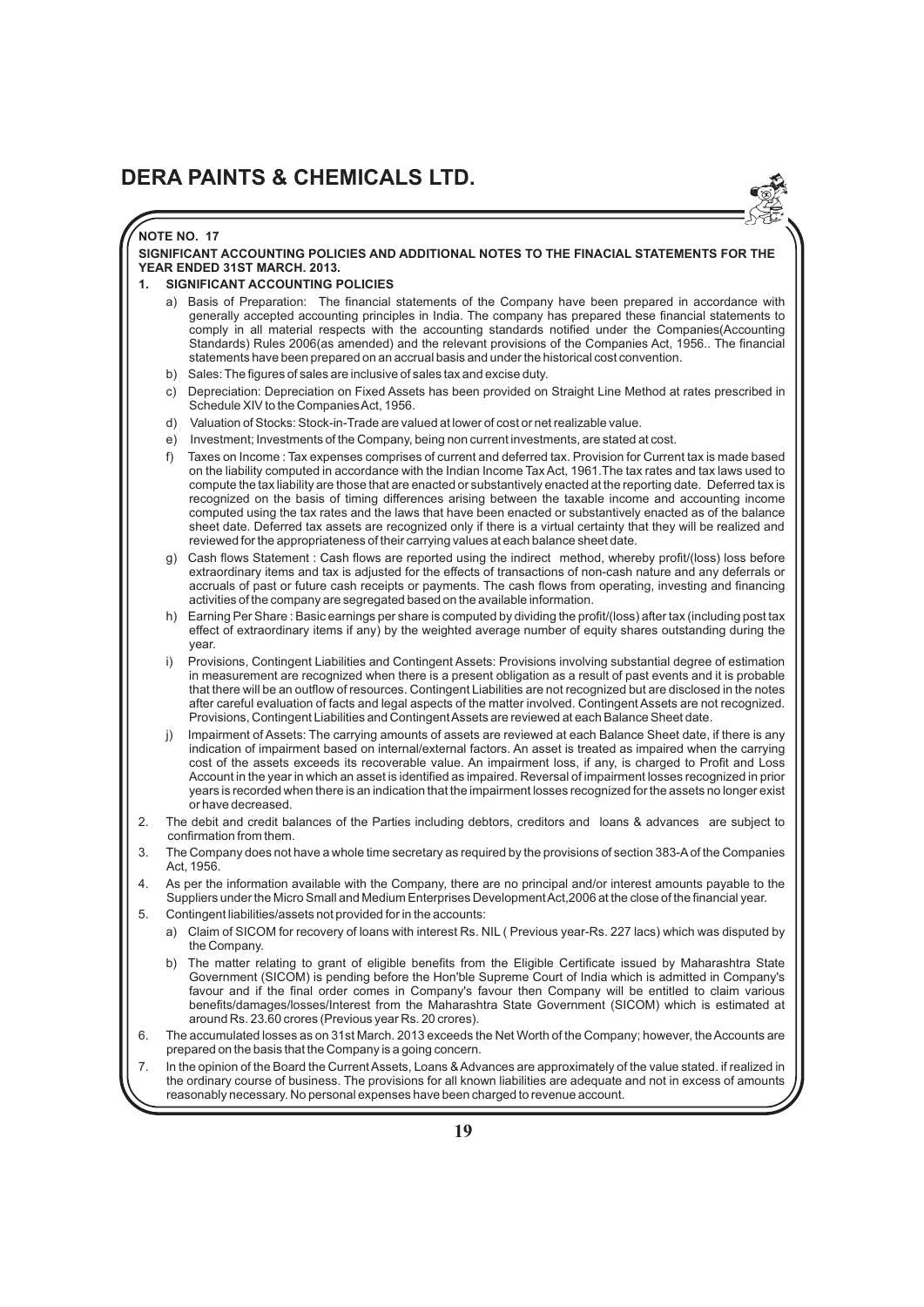| 8.  | those of the current year's figures.                                                                               | Previous year figures are regrouped and re-arranged wherever necessary so as to make them comparable with              |              |                    |
|-----|--------------------------------------------------------------------------------------------------------------------|------------------------------------------------------------------------------------------------------------------------|--------------|--------------------|
| 9.  | Disclosure of Segment Reporting (Accounting Standard 17):                                                          |                                                                                                                        |              |                    |
|     | The business segment has been considered as the primary segment. The main segment of the Company is                |                                                                                                                        |              |                    |
|     | manufacture and trading of Chemicals & Allied Products namely Paints, Thinners / industrial Solvents, Alkyed Resin |                                                                                                                        |              |                    |
|     |                                                                                                                    | & other Chemicals which is the only segment of the Company and hence no separate disclosure of Segment                 |              |                    |
|     | Reporting is required.                                                                                             |                                                                                                                        |              |                    |
|     |                                                                                                                    |                                                                                                                        |              |                    |
|     | 10. Disclosure of Related party (Accounting Standard 17):                                                          |                                                                                                                        |              |                    |
| a)  | Relationship                                                                                                       |                                                                                                                        |              |                    |
| (i) | <b>Subsidiary Company</b>                                                                                          | None                                                                                                                   |              |                    |
|     | (ii) Associate Concern                                                                                             | None                                                                                                                   |              |                    |
|     | (iii) Key Person (Director)<br>Transaction                                                                         | 1. Mr. Kumar V. Shah – Managing Director                                                                               |              |                    |
| b)  | Key Persons (Director)                                                                                             | 1. Remuneration                                                                                                        |              |                    |
| (i) |                                                                                                                    | M. D. K.V. Shah, - Rs. 90000/-                                                                                         |              | (P.Y. Rs. 90000/-) |
|     | 11. Disclosure of Earning Per Share (Accounting Standard 20)                                                       |                                                                                                                        |              |                    |
|     |                                                                                                                    | 2012-13                                                                                                                | 2011-12      |                    |
|     | Net Profit for The Year                                                                                            | (Rs. 544463)                                                                                                           | Rs. 2019792  |                    |
|     | No. of Equity Shares of Rs. 10/- each                                                                              | 5760070                                                                                                                | 5760070      |                    |
|     | Earnings per share - Basic                                                                                         | (Rs. 0.09)                                                                                                             | Rs. 0.35     |                    |
|     | 12. Disclosure of Taxes on income (Accounting Standard 22):                                                        |                                                                                                                        |              |                    |
|     |                                                                                                                    | No recognition of Net Deferred Tax Assets have been made in the Accounts related to carried forward losses             |              |                    |
|     |                                                                                                                    | available for set off under the provisions of Income Tax Act, 1961 due to non existence of virtual certainty supported |              |                    |
|     | by convincing evidence for availability of future taxable Income.                                                  |                                                                                                                        |              |                    |
|     | 13. Disclosure of Leases (Accounting Standard 19):                                                                 |                                                                                                                        |              |                    |
|     |                                                                                                                    | The Company as a Lessee has taken office premises at Vile Parle, Mumbai on operating lease for 11 months. The          |              |                    |
|     |                                                                                                                    | lease rent for the year Rs.132000 (PY Rs.5500) has been recognized in the profit & loss account.                       |              |                    |
|     | For C.K. PATIL & CO.                                                                                               |                                                                                                                        |              |                    |
|     | <b>Chartered Accountants</b>                                                                                       |                                                                                                                        |              |                    |
|     |                                                                                                                    | For and on behalf of the Board                                                                                         | H.A.Salunkhe |                    |
|     | <b>C.K.PATIL</b><br>Proprietor                                                                                     | Kumar V. Shah<br>Chairman & Managing Director                                                                          | Director     |                    |
|     | M.No:033243                                                                                                        |                                                                                                                        |              |                    |
|     |                                                                                                                    |                                                                                                                        |              |                    |
|     | Place: Mumbai                                                                                                      |                                                                                                                        |              |                    |
|     | Dated: 30th May, 2013                                                                                              |                                                                                                                        |              |                    |
|     |                                                                                                                    |                                                                                                                        |              |                    |
|     |                                                                                                                    |                                                                                                                        |              |                    |
|     |                                                                                                                    |                                                                                                                        |              |                    |
|     |                                                                                                                    |                                                                                                                        |              |                    |
|     |                                                                                                                    |                                                                                                                        |              |                    |
|     |                                                                                                                    |                                                                                                                        |              |                    |
|     |                                                                                                                    |                                                                                                                        |              |                    |
|     |                                                                                                                    |                                                                                                                        |              |                    |
|     |                                                                                                                    |                                                                                                                        |              |                    |
|     |                                                                                                                    |                                                                                                                        |              |                    |
|     |                                                                                                                    |                                                                                                                        |              |                    |
|     |                                                                                                                    |                                                                                                                        |              |                    |
|     |                                                                                                                    |                                                                                                                        |              |                    |
|     |                                                                                                                    |                                                                                                                        |              |                    |
|     |                                                                                                                    |                                                                                                                        |              |                    |
|     |                                                                                                                    |                                                                                                                        |              |                    |

 $2\epsilon$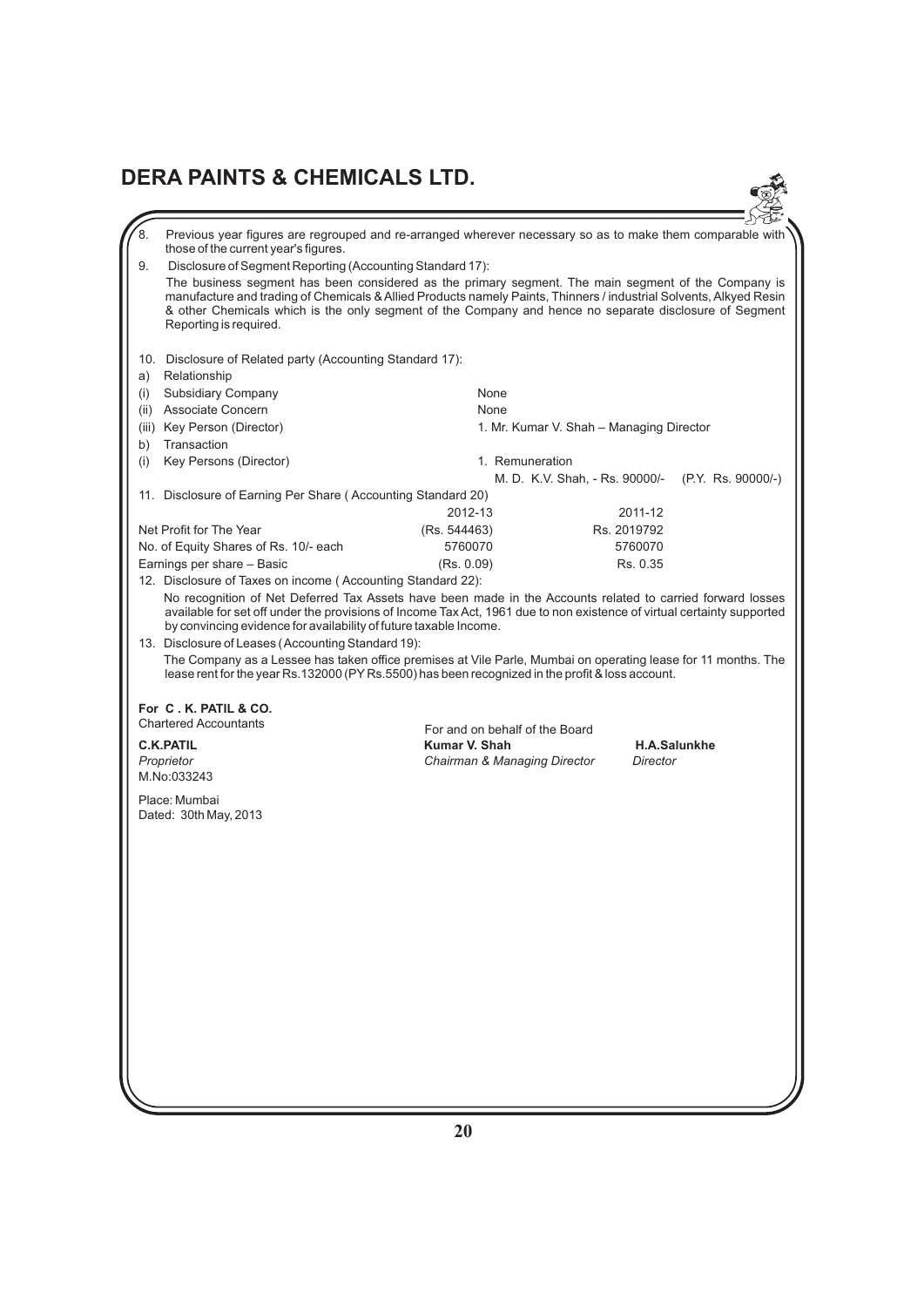Regd. Off: F111, 1st Floor, Prime Mall, Irla, Vile Parle (West) Mumbai - 400 056.

## **Attendance Slip**

I, We hereby record my/our presence at the 23rd Annual General Meeting held on Saturday 21st September, 2013 at 9.15 am at Ultra Meeting room (In the Premises of PXL soft office) 3A/3B, 1st floor, Master Mind II, Opp Moroccon Building ,Royal Palms Aarey colony, Goregaon East Mumbai – 400 065

Shareholder/Proxy:

| (Surname) | (First Name) | (Second Name) |
|-----------|--------------|---------------|
|           |              |               |

Signature of Shareholder/Proxy

Please complete this attendance slip and hand it over at the entrance of the meeting hall.

## *DERA PAINTS & CHEMICALS LTD.*

Regd. Off: F111, 1st Floor, Prime Mall, Irla, Vile Parle (West) Mumbai - 400 056.

## **Form of Proxy**

| I/We                                                                                                    | of                                            |       |                                      |  |
|---------------------------------------------------------------------------------------------------------|-----------------------------------------------|-------|--------------------------------------|--|
|                                                                                                         | Being Member/Members of Dera Paints Chemicals |       |                                      |  |
| Ltd. hereby appoint                                                                                     |                                               |       |                                      |  |
|                                                                                                         | of                                            |       |                                      |  |
|                                                                                                         | of                                            |       |                                      |  |
| as my/our proxy to attend and vote for me/us on my/our behalf at the 23rd Annual General Meeting of the |                                               |       |                                      |  |
| Company to be held on Saturday, 21st September, 2013 at 9.15 am at Ultra Meeting room (In the           |                                               |       |                                      |  |
| Premises of PXL soft office) 3A/3B, 1st floor, Master Mind II, Opp Moroccon Building, Royal Palms Aarey |                                               |       |                                      |  |
| colony, Goregaon East Mumbai – 400 065 or at any adjournment thereof.                                   |                                               |       |                                      |  |
| Signed this the day of day of                                                                           |                                               | 2013. | Affix<br>1 Rupee<br>Revenue<br>stamp |  |

Signature of the shareholder(s)

**Note:** This Proxy form duly completed must be deposited at the Company's Registered Office not less than 48 hours before the time of holding the aforesaid meeting.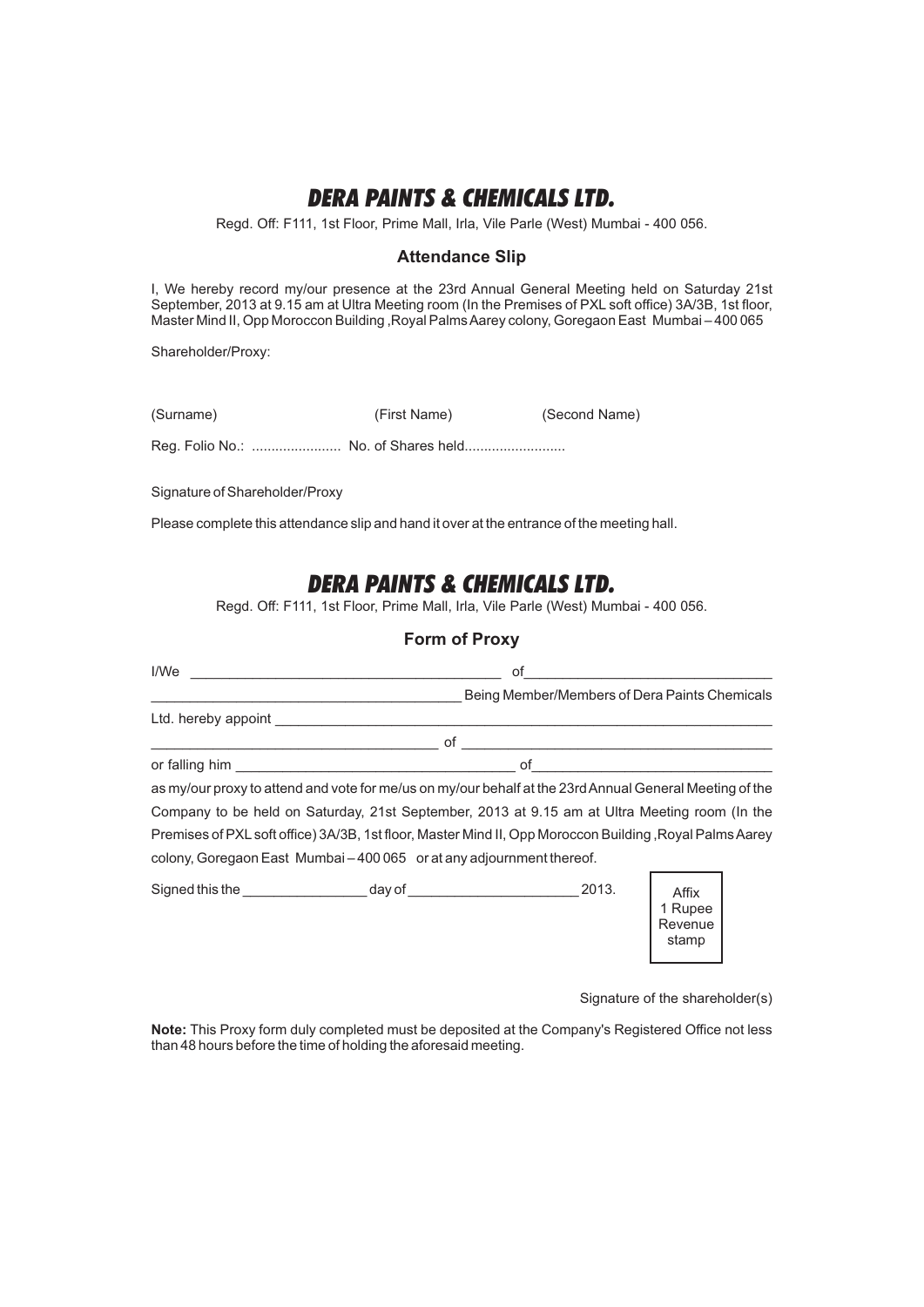BOOK-POST

If undelivered please return to:

**DERA PAINTS & CHEMICALS LTD.** Regd. Off: F-111,1st Floor, Prime Mall, Irla Vile Parle(West), Mumbai - 400 056.